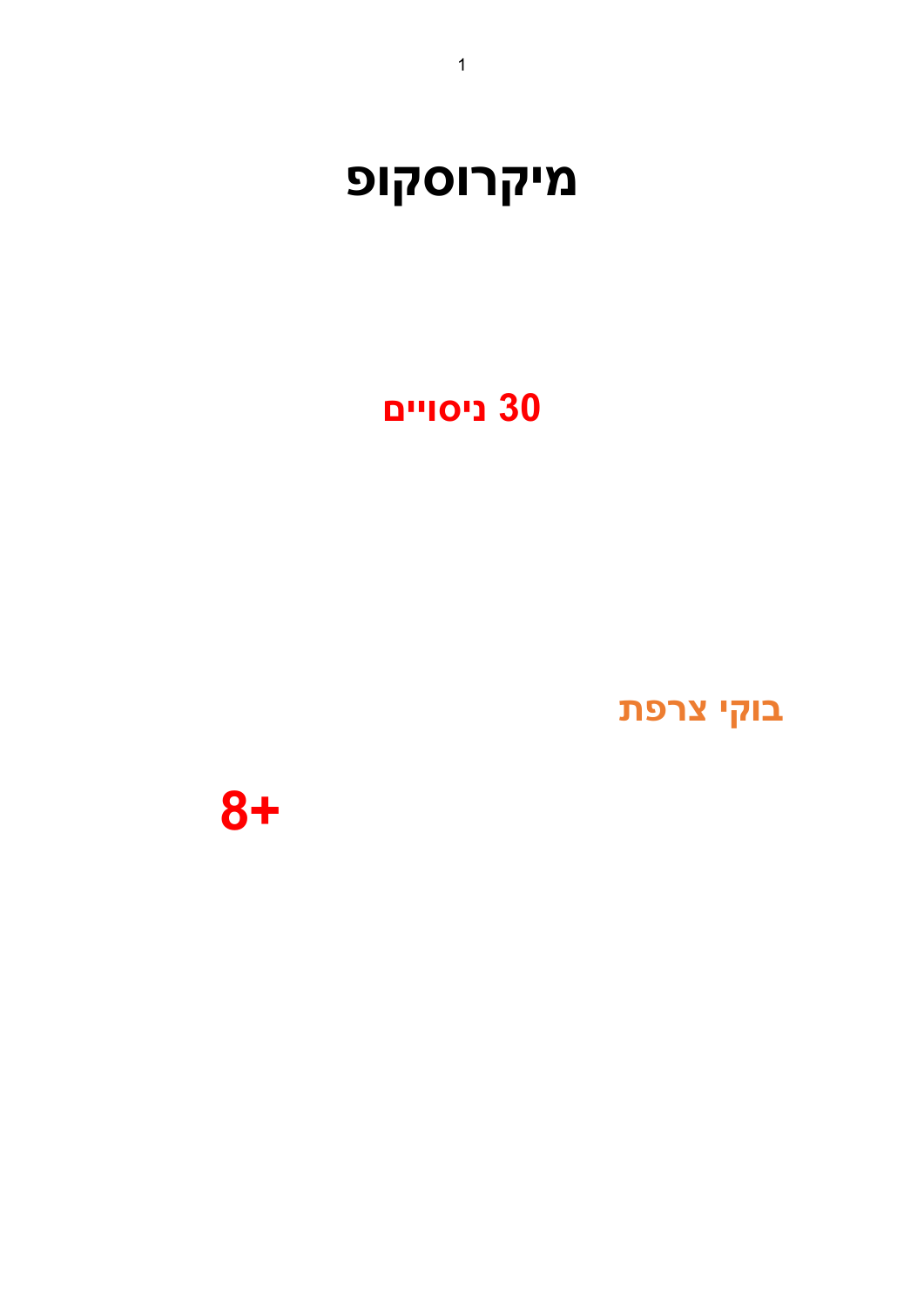תכולה:



- 1200 X מיקרוסקופ מגדיל 1200
- טענית גלגלת לכיוון המיקוד .a
	- ʩʸʥʧʠ ʸʥʠ .d ʱʩʱʡ .c
		- במה ומלקחיים .f . עדשות



- אזמל  $1 8$  כרטיס דגימות  $3 1$  אזמל
- שקופיות לדגימות  $9 9$  זוג מלקחיים 3 $-3$
- שקופיות ריקות  $12 3 10$  שקופיות ריקות  $-4$ 
	-
	- - מחט<br>7 1 מחט



- 
- צלחת פטרי  $1 1$  בקבוקים גדולים  $1 5$
- מיקרו-קוצץ 12 $-12$  כיסויי החלקה ו-12 תוויות  $6$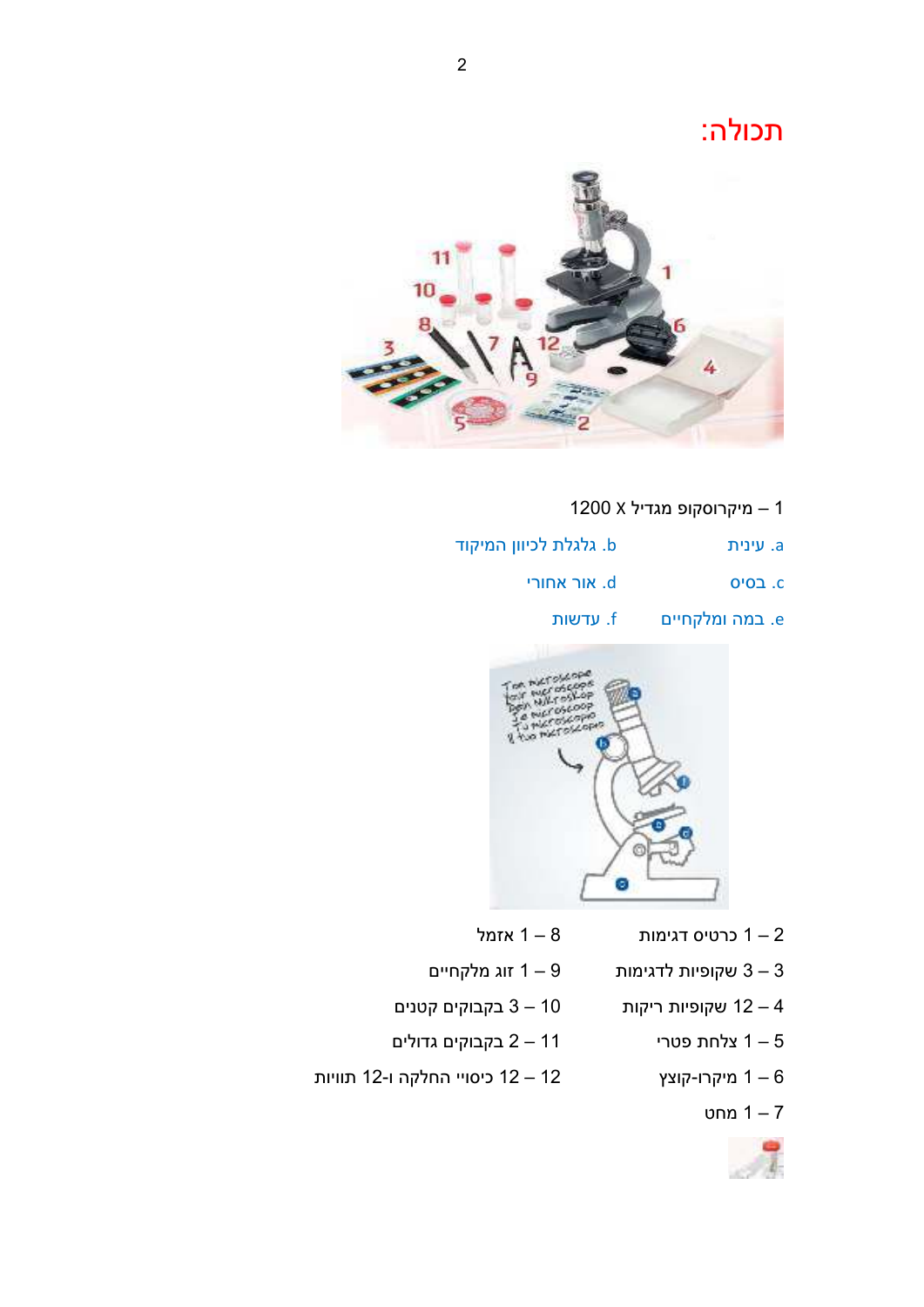



נדרשת סוללה אחת CR2032, כלולה. באחריות מבוגר להחליף את הסוללות.

הסתכלו על האיור כדי להבין כיצד להוציא ולהכניס סוללות.

אין להטעין סוללות שאינו נטענות. יש להוציא את הסוללות הנטענות מהצעצוע לפני הטעינה, ולהטעין את הסוללות הנטענות תחת השגחת מבוגר.

אין לערבב יחד סוללות אלקלי, רגילות (אבץ פחמן), או נטענות (ניקל קדמיום). אין **.טערבב יחד סוללות חדשות וישנות** 

יש להשתמש בסוללות מהסוג המומלץ או מסוג דומה בלבד.

יש להכניס את הסוללות על פי הקוטביות הנכונה (ראו איור).

הוציאו את הסוללות מהצעצוע כשאתם מאחסנים אותו לתקופה ארוכה, או אם הסוללות **.גמורות** 

אין לגרום לקצר בנקודות הטעינה.

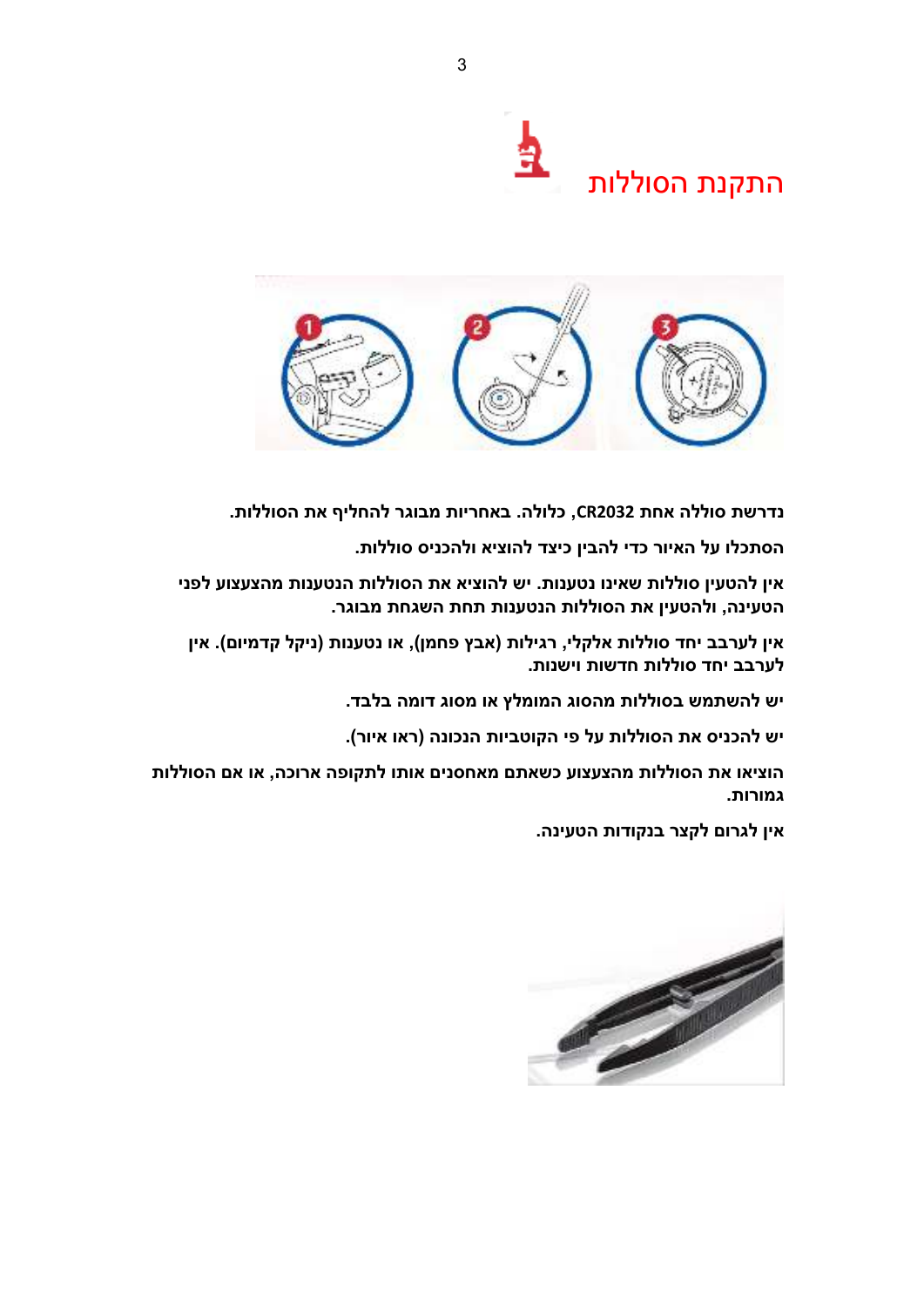### הכנת השקופיות שלכם



#### **ʥʺ ʩʰʮʦ ʺʥʱʩʮʺ**

. תמיסות זמניות הן כדי להתבונן במשהו במהירות ברגע שהכנתם את השקופית

כדי להכין תכשיר כזה אתם צריכים שקופית, מלקחיים ובוחש. הניחו את הפריט שברצונכם לבחון על השקופית ואז הניחו מעליו כיסוי החלקה כדי לקבע אותו במקום.



#### תמיסות קבועות

ניתן לשמור תמיסות קבועות מספר ימים. השתמשו במזרק כדי להניח טיפה קטנה של מים על השקופית ואז הניחו את הפריט לבחינה. קחו כיסוי החלקה שקוף והניחו אותו על השקופית. כיסוי ההחלקה ימעך את טיפת המים ויכין את התכשיר. לאחר מכן, תוכלו לשים תווית על קצה השקופית שלכם. עליה תוכלו לרשום את התאריך ואת סוג הפריט.

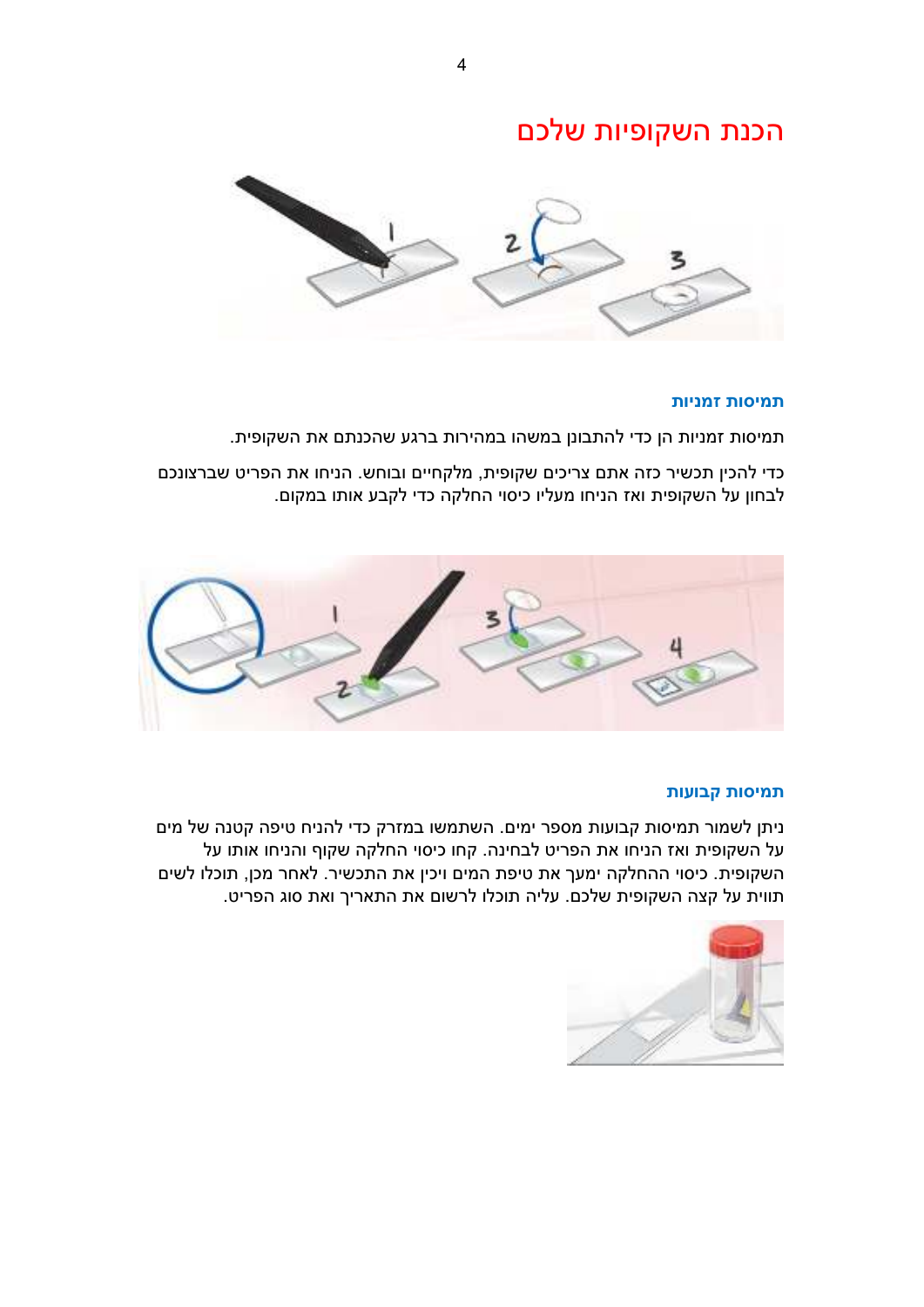#### <mark>ּ</mark>מיקרו-קוצץ

משתמשים בו כדי לבצע חתכי רוחב בפריטים.

. הניחו את הדגימה על אחד משני החורים, ואז סובבו את הגלגל ואספו את החלקים



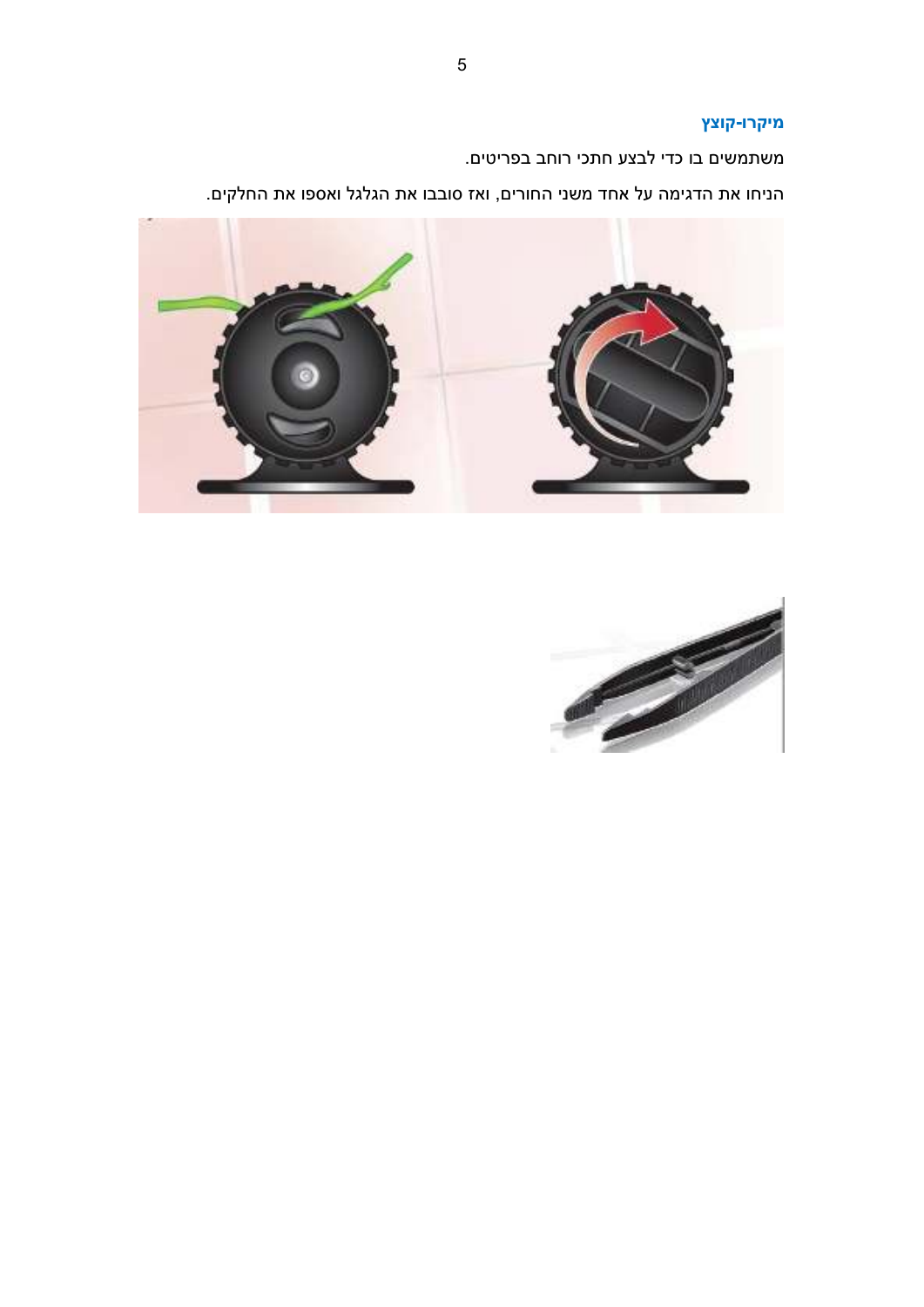## כיוון התאורה על המיקרוסקופ שלכם

#### תאורה בלתי ישירה

זהו סוג התאורה הקל ביותר לכיוון כי תוכלו להשתמש באור האחורי שכבר נמצא על המיקרוסקופ שלכם.

סוג תאורה זה, מאפשר לכם לבחון חומרים שקופים או כאלו שמאפשרים לכמות אור מסוימת לעבור דרכם.



#### תאורה ישירה

בסוג תאורה זה משתמשים במנורת שולחן כדי להאיר חומרים אטומים – זאת אומרת, . חומרים שלא מאפשרים לאור לעבור דרכם – מלמעלה

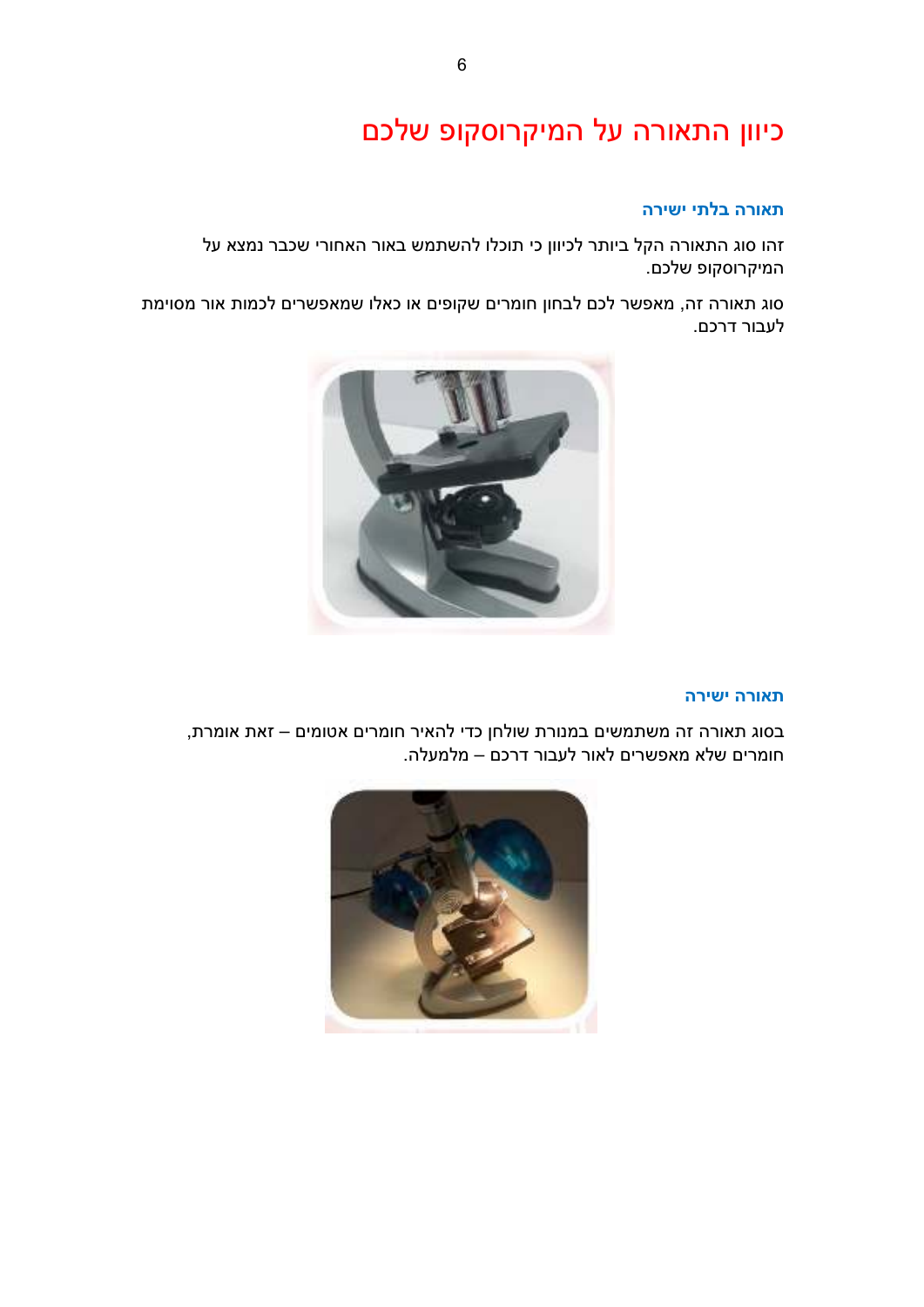#### $g$ **ילטרים**

על ידי סיבוב הגלגל שעל הבמה, תוכלו להחיל פילטרים בהירים וצבעוניים כדי לבחון . אלמנטים שאינם נראים לעין תחת אור לבן



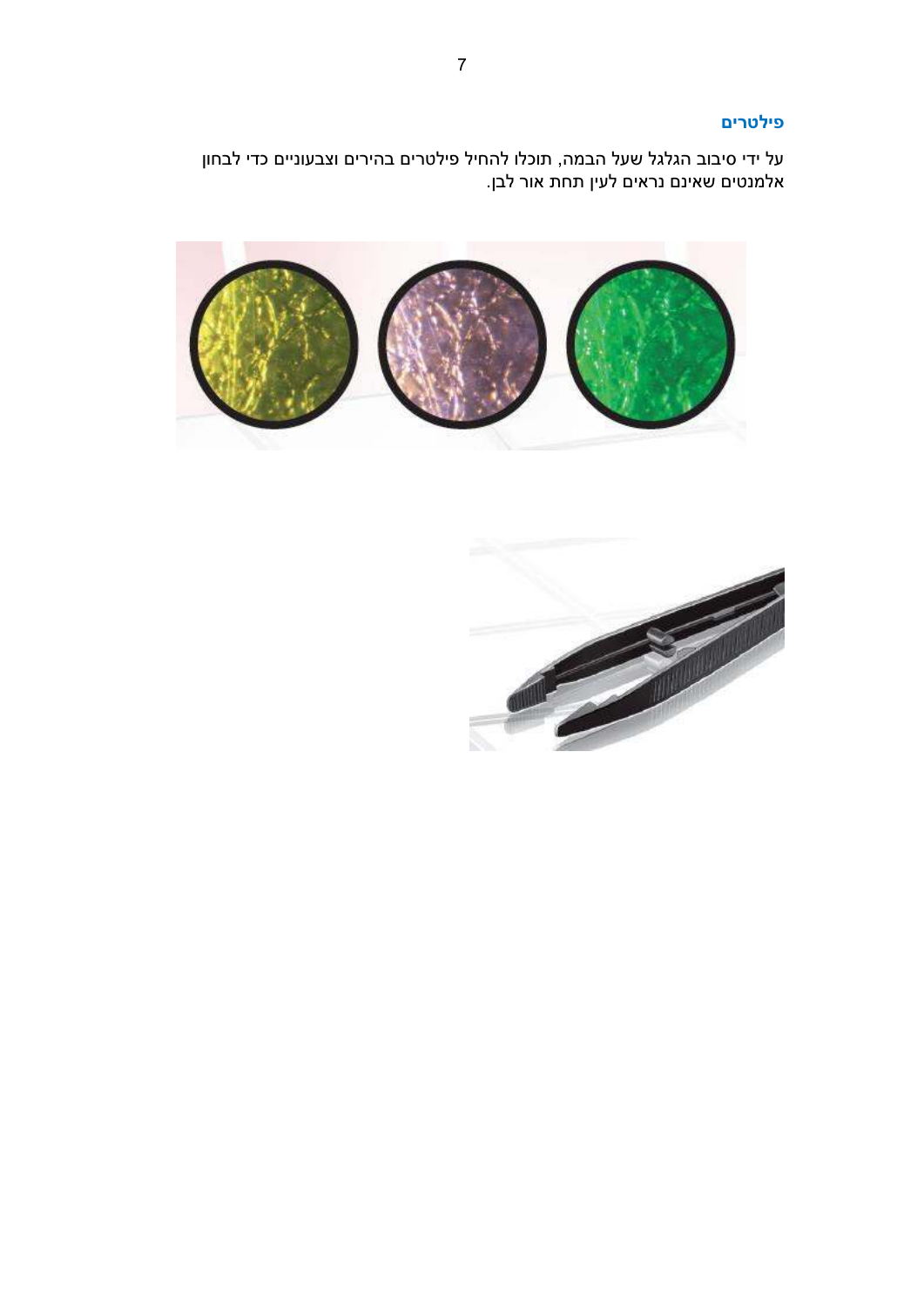### יוצאים לדרך



#### הל לקחת את צעדיכם הראשונים:

- ʩʠʣʫ ,ʬʩʧʺʤʬ ʩʣʫ .ʤʮʡʤ ʬʲ "ʭʩʡʩʱʤ" ʺʩʴʥʷʹ ʺʠ ʥʧʩʰʤ ʦʠʥ ,ʸʥʠʤ ʺʠ ʥʷʩʬʣʤ **1.** להשתמש בדוגמית הכותנה. הכניסו את העדשה המגדילה 100X (הכי פחות חזקה).
	- הורידו את העדשה עד כמה שניתן בעזרת הגלגלת והביטו דרך העינית. אתם **2.** ... אמורים לראות סימן מטושטש
	- **.** בזמן שאתם מביטים דרך העינית, הרימו בעדינות את העדשה בעזרת הגלגלת. העדשה תתחיל להתמקד בהדרגה ותתחילו לראות את הפרטים של חוטי הכותנה.

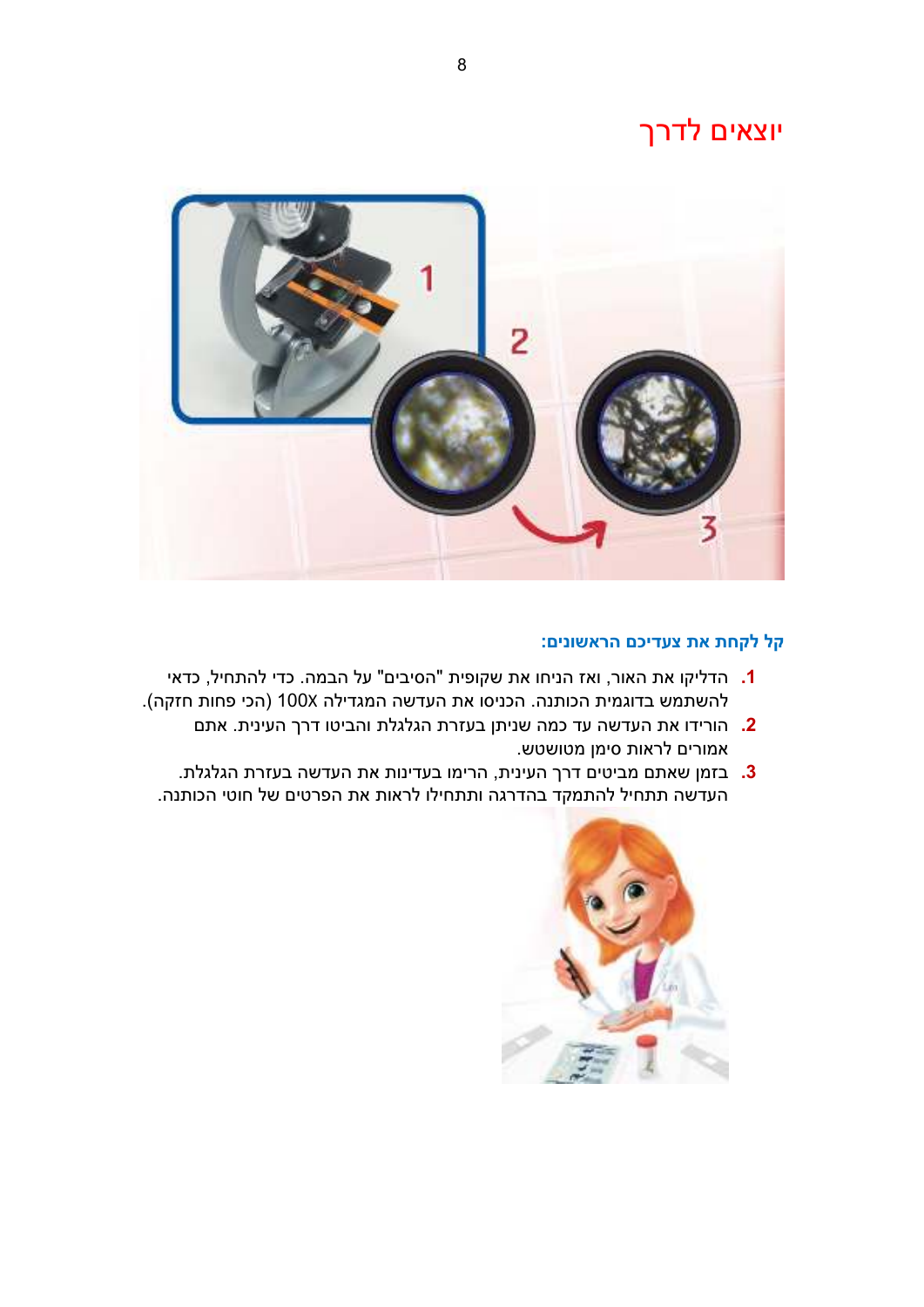### **ʤʬʲ 1**



#### <mark>מצאו עלה ירוק במצב טוב ובקשו ממבוגר לחתוך לכם חלק קטן ממנו. הניחו את חתיכת</mark> העלה על השקופית והשתמשו באור ישיר כדי לבחון אותו.

 **הינו מבנה פשוט** $. החלק התחתון נקרא הפטוטרת (1) והינו המשך של הגבעול.$ הוורידים <mark>(2)</mark> הינם כמו השלד של העלה. הלמינה, או הטרף <mark>(3)</mark>, הינה הרקמה של העלה. בכל צד של הטרף קיימים שני סוגי תאים אשר מבצעים פעולות שונות.

בחלק החיצוני ישנם פלסטידות ירוקות (4**)** ללכידת האור, ובחלק הפנימי ישנם פיוניות (<mark>5)</mark>, .<br>אשר קולטות פחמן דו-חמצני במשך היום וחמצן במשך הלילה

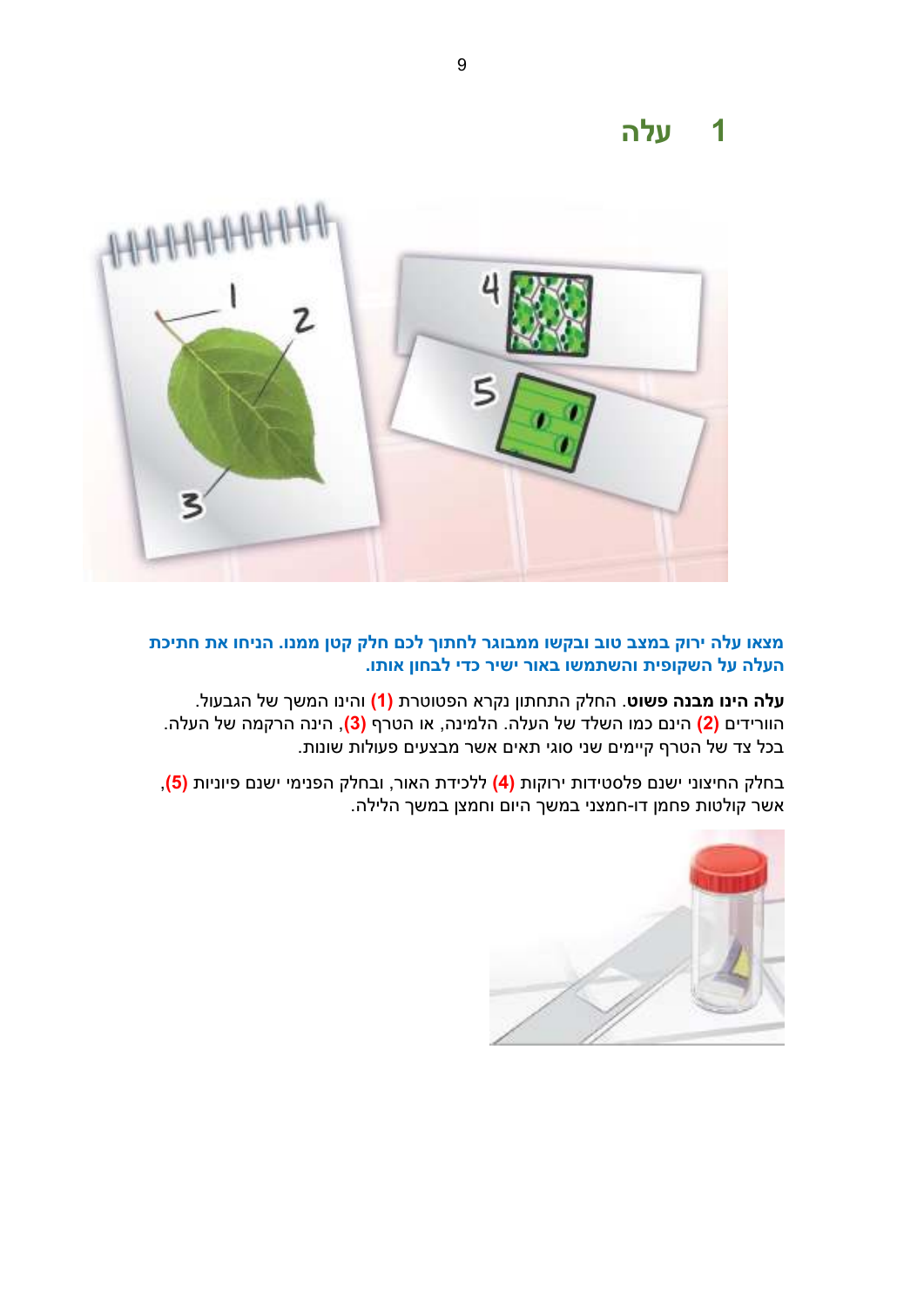

#### פקעת הבצל, הינו חלק בצמח שמרתק לצפות בו, ושגדל מתחת לאדמה. קלפו בצל .<br>והשתמשו באזמל כדי לחתוך חתיכה דקה ושקופה. השתמשו בתאורה בלתי ישירה.

מה שאתם רואים הינם תאי צמח (1). הם גדולים מאוד וקל לראותם על האפידרמיס (שכבת המגן החיצונית) של הבצל, כשהם מסודרים בו בקווים ישרים. התא כולל גרעין <mark>(2</mark>), שהוא המרכז החי שלו, וחלולית (3**)** אשר מלאה בנוזל. שני אלמנטים אלו טבולים בחומר שנקרא ציטופלזמה <mark>(4)</mark>. התאים מוגנים על ידי קרום (ממברנה) <mark>(5)</mark> ונפרדים מהתאים האחרים על ידי קיר התא (6**)**.

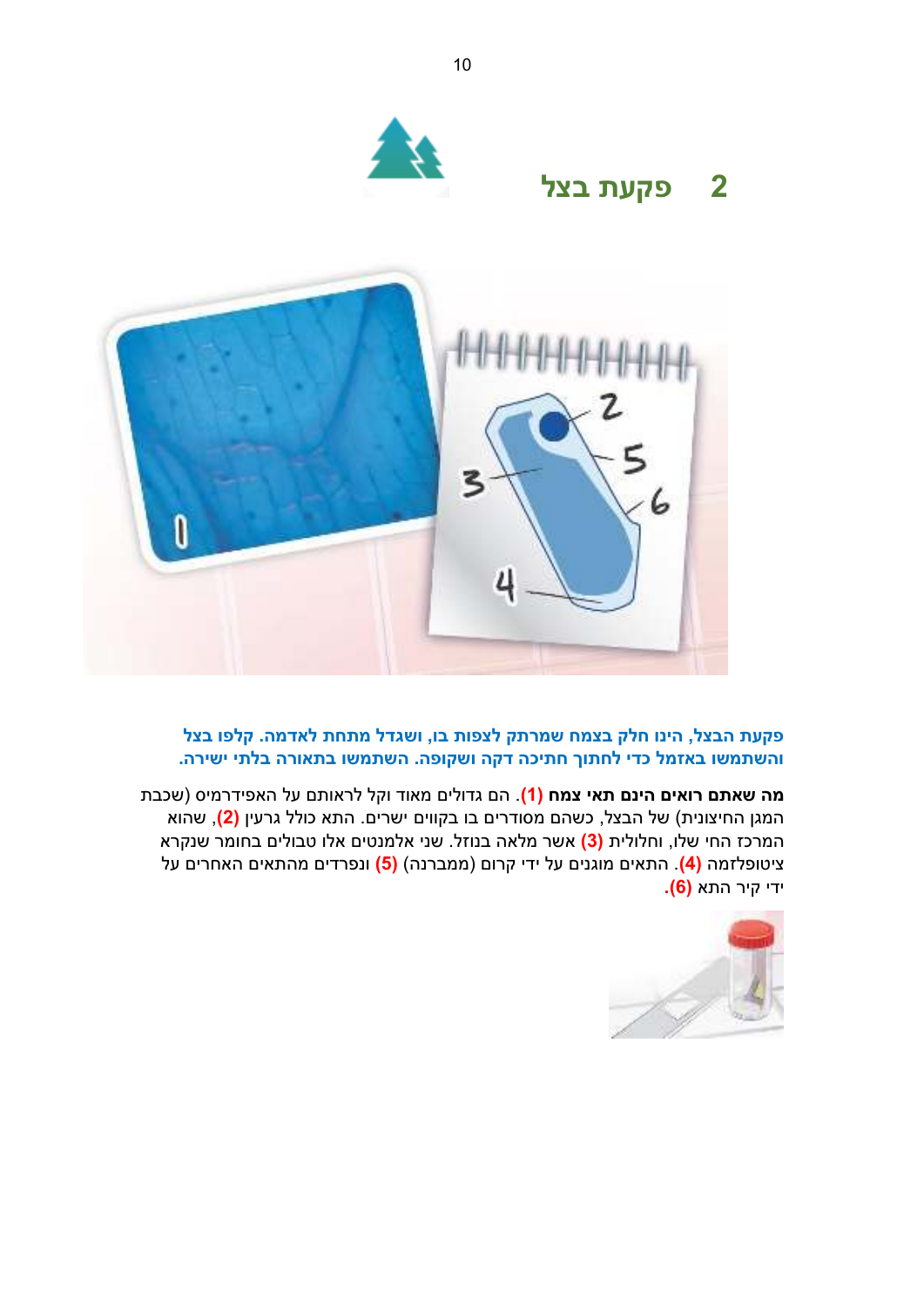

כדי להכין את השקופית שלכם תצטרכו בננה לא מבושלת. בקשו ממבוגר לחתוך לכם תלק ממנה והניחו אותה על השקופית. הביטו בה תחת אור ישיר.

<mark>אתם יכולים לראות קצת גרעיני תא (1)</mark> וקצת קרומים (<mark>2),</mark> אך התאים לא במבנה מסודר כמו בשכבות הבצל. מה שמפתיע בבננות הוא שניתן לראות גרגירי עמילן <mark>(3)</mark> בכל מקום. אלה משמשים כמאגר מזון עבור תאי הפרי. כשהבננה מתחילה להבשיל, מולקולות העמילן הגדולות הופכות למולקולות קטנות של סוכר, ובשל כך בננות בשלות מתוקות יותר מאלו שעדיין לא הבשילו.

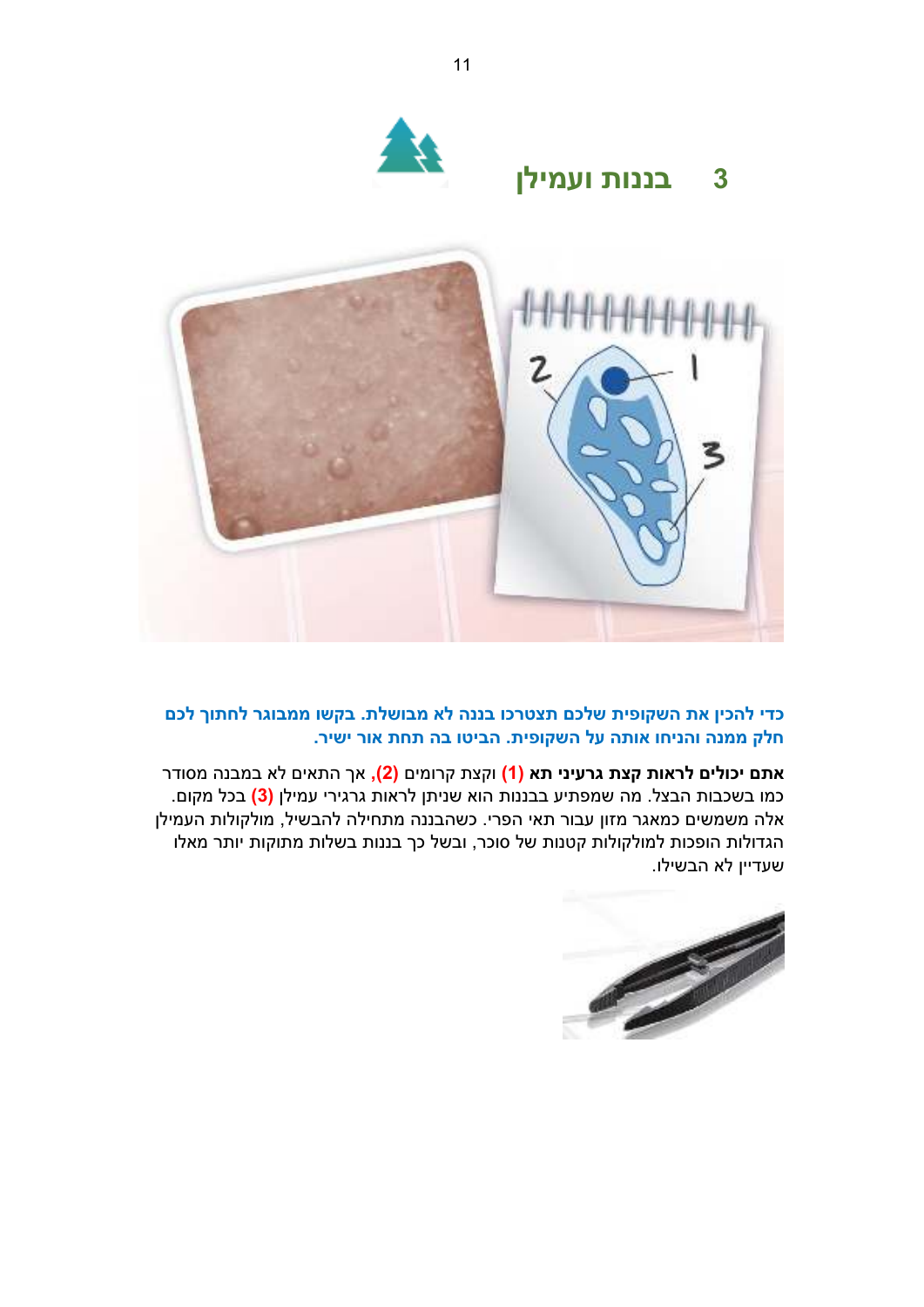

### **ʺʩʰʰʩʧʤ 4**



 **ʦʠʥ ,ʧʸʴʤ ʦʫʸʮʡ ʭʩʡʥʤʶʤ ʺʥʸʥʰʩʶʤ ʺʠ ʳʥʱʠʬ ʩʣʫ ʬʮʦʠʡ ʥʹʮʺʹʤ .ʺʩʰʰʩʧ ʥʴʨʷ** <mark>פתחו את הצינורות ונסו להוציא מספר גרגירים. הביטו בגרגירים בעזרת הגדלה ברמה</mark> **.הגבוהה ביותר** 

החיננית עשויה למעשה ממספר פרחים: עלי הכותרת (1) הינם פרח שלם, והצינורות הצהובים <mark>(2)</mark> הינם גם פרחים. בתוך הצינור, תמצאו גרגירי אבקנים <mark>(3).</mark> הם קטנים מאוד ומאפשרים לפרח להתרבות. בעזרת המיקרוסקופ, תראו רק את השכבה החיצונית של האבקן, שנקרא "אקסין" (<mark>4).</mark> שכבה זו עשויה מדוקרנים קטנים כדי להגן על החלק הפנימי של האבקן מסכנות חיצוניות.

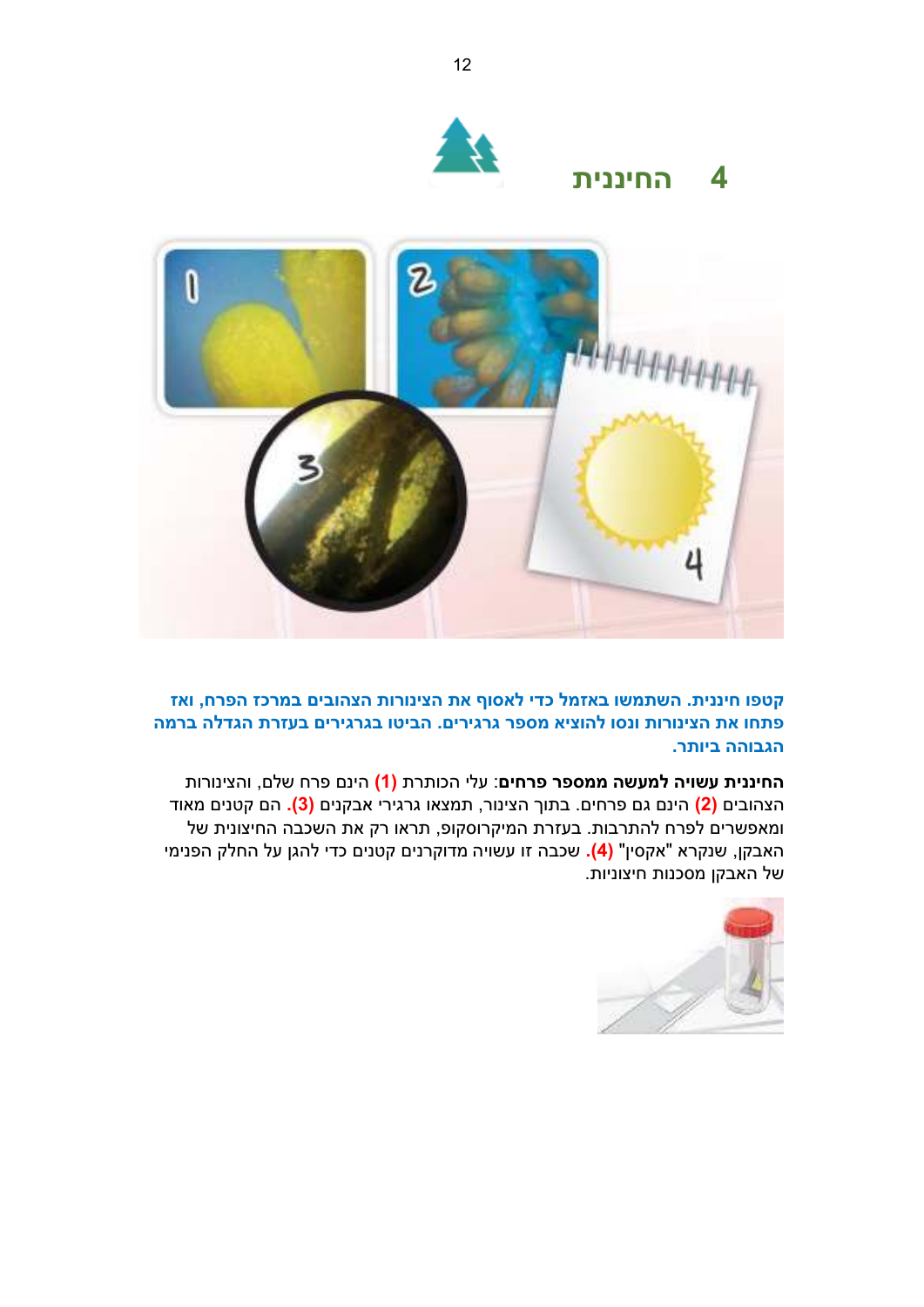



קחו עלה כותרת של שושנה, והשתמשו באזמל כדי לחתוך חתיכה ארוכה ולפרוש אותה  **ʥʠ ʸʩʹʩ ʸʥʠ ʺʸʦʲʡ ʥʨʩʡʤ .ʸʩʩʰ ʷʡʣ ʭʲ ʺʥʥʶʷʤ ʩʰʹ ʺʠ ʥʷʩʡʣʤ .ʤʷʩʸ ʺʩʴʥʷʹ ʬʲ בלתי ישיר.** 

השושנה הינה התוצאה של פריחת שיח השושנים. שושנים מגיעות בכל הצבעים: ורוד, **לבן, אדום, כהה ואפילו כחול!** עלי הכותרת עשויים ממספר גדול של תאי צמח <mark>(1)</mark> במגוון צבעים. הצבעים משתלבים יחד כדי ליצור לשושנה צבע אחיד אחד. עלי הכותרת משמשים גם כהגנה נגד התקפות חיצוניות. מה שאתם רואים במיקרוסקופ הינו האפידרמיס (שכבת המגן החיצונית) (2<mark>)</mark> של עלה הכותרת.

כמו צמחים רבים, המבנה הוא הידרופובי (דוחה מים) **(3):** אם תניחו טיפה של מים על המשטח, הוא לא ייספג על ידי הפרח.

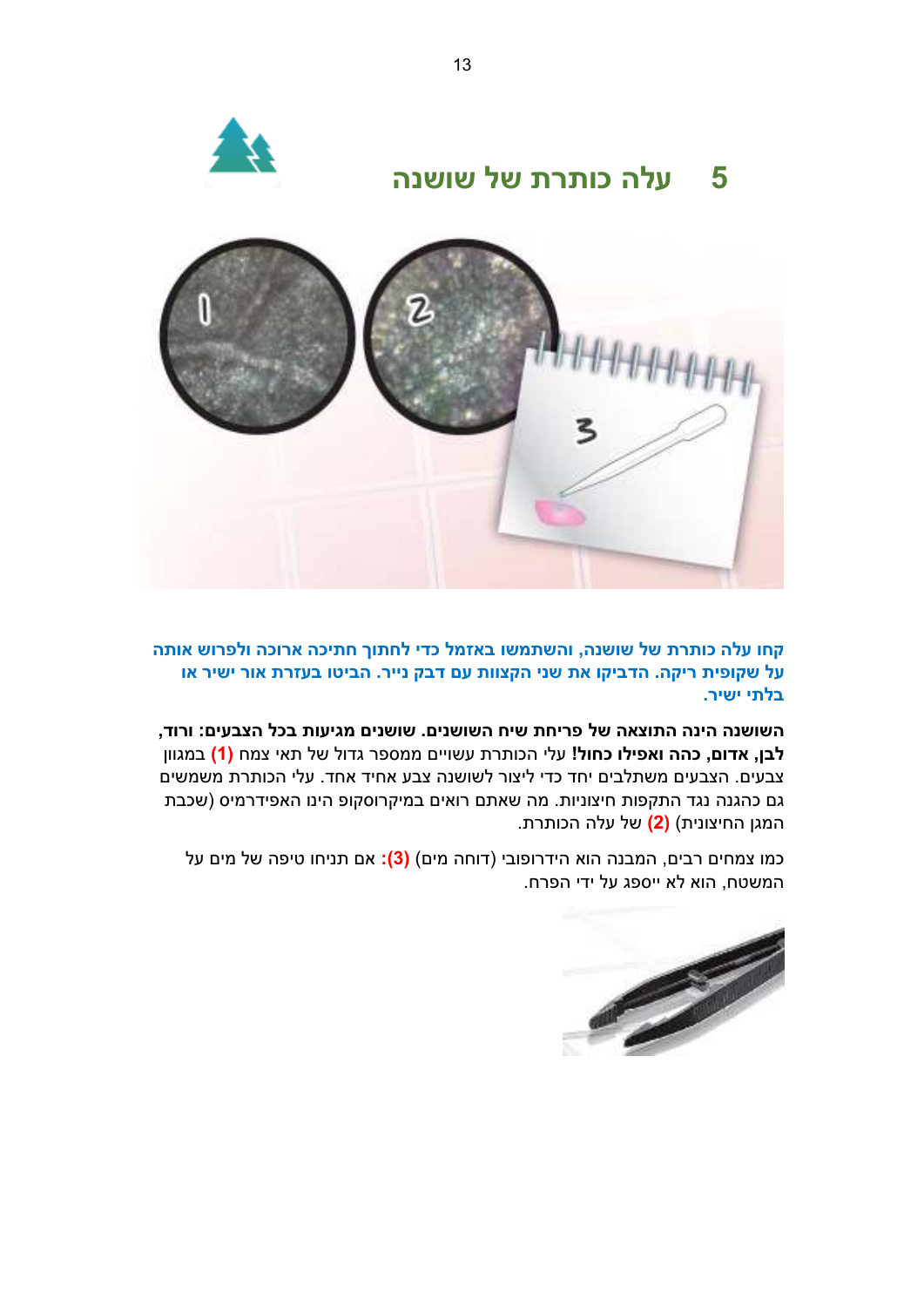

קטפו מספר גבעולים של דשא בגינה שלכם או בפארק. נסו להפוך את גבעול הדשא שלכם לשקוף בעזרת המיקרו-קוצץ. השתמשו בתאורה ישירה.

גבעול של דשא הוא עלה שלעולם אינו צומח לבד: מספר גבעולי דשא (1) תמיד צומחים יחד מאותו שורש ייחודי. גבעולים אלה מוגנים על ידי נדן <mark>(2)</mark> ולשונית <mark>(3</mark>) (כדי שחרקים לא יחדרו לנדן). המבנה של גבעול דשא עשוי מתאי צמח רגילים. כמו בעלה של עץ, לגבעול <del>ַ</del> דשא ישנם עורקים (4) שמאפשרים לו לגדול.



14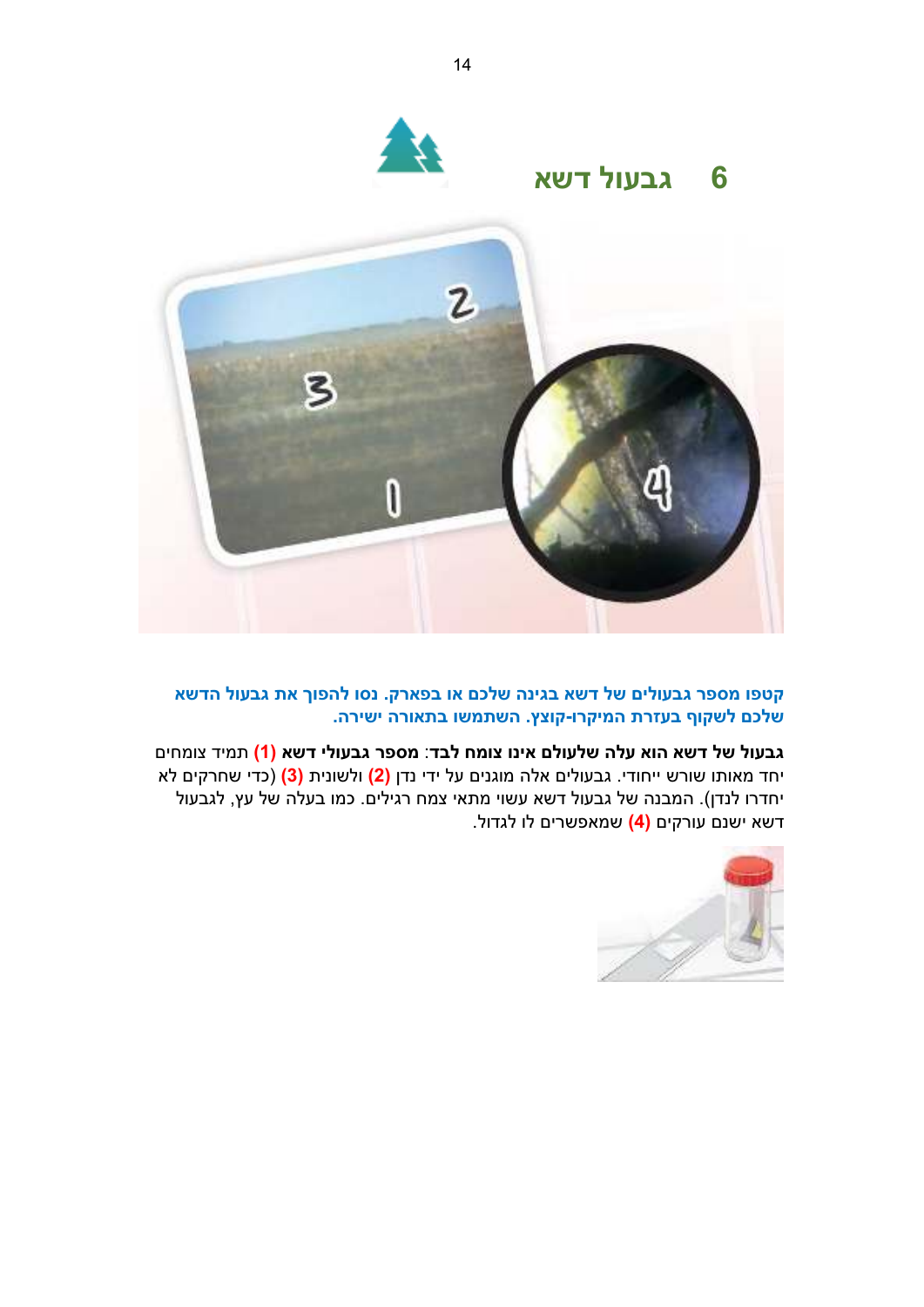

לכו ו"קטפו" מספר מחטים מעץ האורן. נסו להפוך חתיכה מהמחט לשקופה בעזרת .**המיקרו-קוצץ** 

.<br>מחט האורן מתפקד כמו עלה על עץ. תפקידו ללכוד את השמש כדי שהעץ יוכל לחיות <mark>למחט יש פיונית (1)</mark> ופלסטידות ירוקות (<mark>2)</mark> בדיוק כמו לעלה. מה שמייחד את מחט האורן הוא עמידותו בפני החורף והקור. 2 עד 5 מחטי אורן מקובצים יחד באותו המקבץ (**3)**. זה הופך את המחטים לעמידים יותר מכיוון שכשאחד נהרס, המקבץ יכול לגדל ניצן כדי להחליפו. מחט יכולה לשרוד כארבעים שנה על עץ אורן.

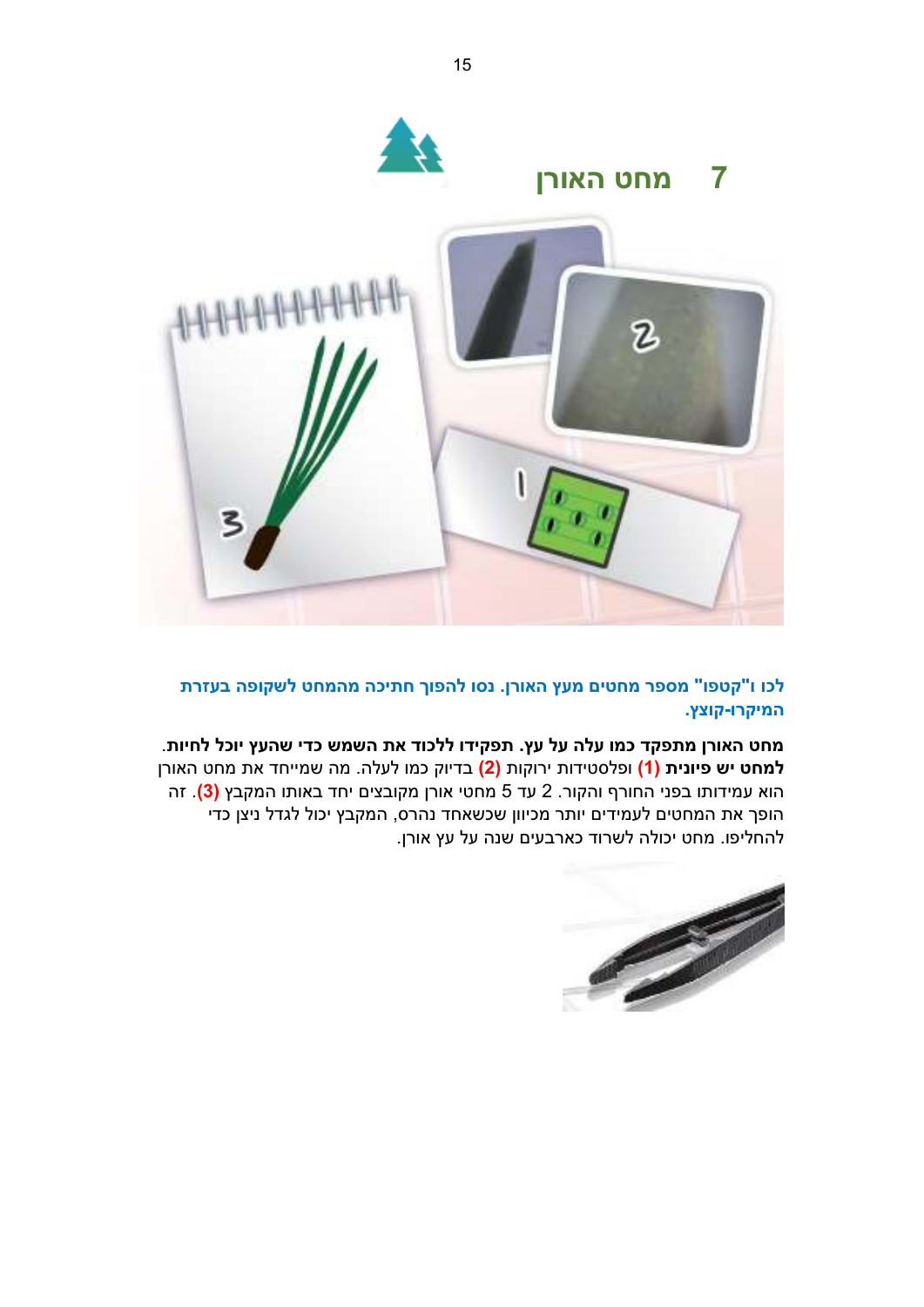

קנו פטריית שמפיניון בסופר ובקשו ממבוגר לחתוך לכם חתיכה מהחלק הפנימי התחתון של כובע הפטרייה. וכעת בעדינות ובזהירות, השטיחו את חתיכת הפטרייה על .<br>השקופית

בחלק שמתחת לכובע, שנקרא "הימניום" (1), מייצרות הפטריות מיליארדי תאים, או נבגים בגים מקבילים לזרעים של צמחים. פטריות משחררות מאות נבגים מדי שנייה, שיכולות<mark>).</mark> ב <mark>להתפתח לפטריות חדשות. הנבגים נשלחים מטה אל הקרקע על ידי ה"זימים" **(3)** שמתחת</mark> לכובע הפטרייה.

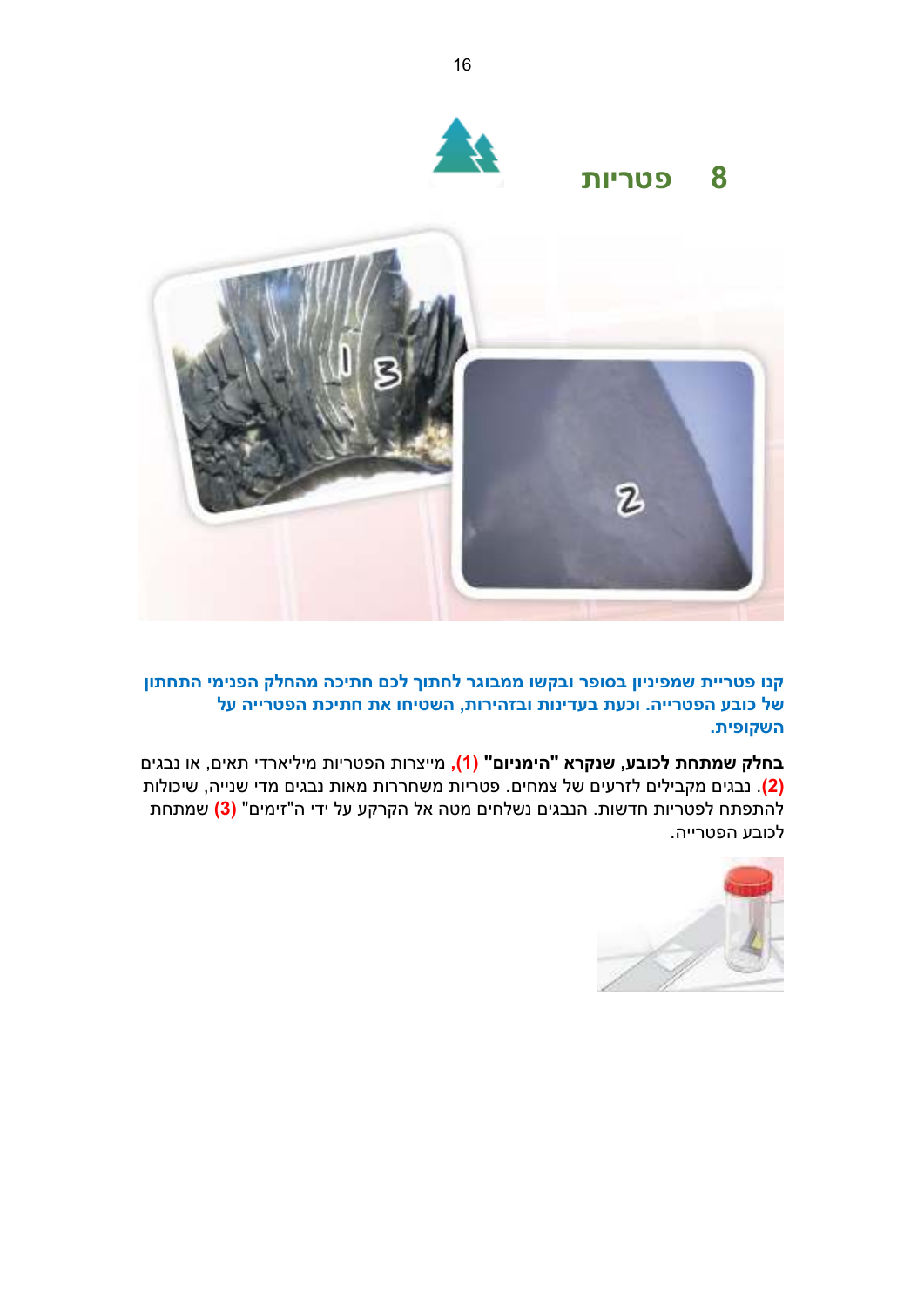







חתכו בעזרת האזמל חתיכה כחולה מגבינת הרוקפור. השטיחו אותה על השקופית **.ʴʥʷʱʥʸʷʩʮʤ ʪʸʣ ʤʡ ʥʰʰʥʡʺʤʥ**

גבינת רוקפור עשויה משילוב של חלב כבשים ועובש מיקרוסקופי הנקרא "פניציליום <mark>רוקפורטי" (1).</mark> מה שאתם רואים במיקרוסקופ הוא העובש שכבר צמח על הגבינה **(2).** 



## **ʤʮʥʣʠ ʤʶʠ 10**



#### <mark>על השקופית של דוגמית האצה</mark>

האצה האדומה, לייבר, הינה אחת מהאצות הפופולריות ביותר לאכילה באירופה. מה  **) (2** ʬʩʴʥʸʥʬʫ ʩʠʺ ʺʥʠʸʬ ʭʩʬʥʫʩ ʭʺʠ .ʤʶʠʤ ʬʹ **) (1 ʲʶʩʤ ʠʥʤ ʴʥʷʱʥʸʷʩʮʡ ʭʩʠʥʸ ʭʺʠʹ** ועורקים <mark>(3)</mark> היוצרים את מבנה היצע.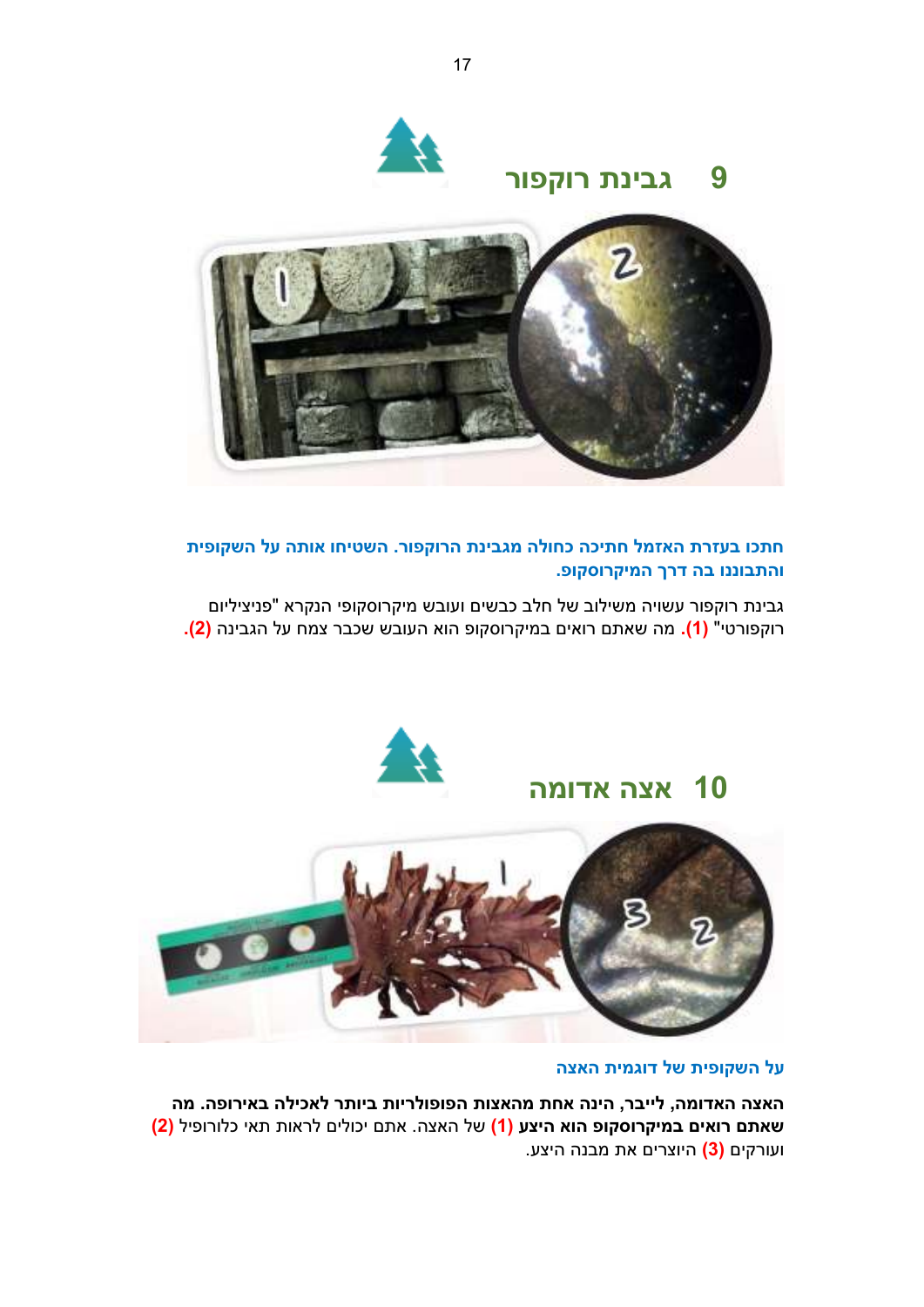

### <mark>11 אצה חומה</mark>



#### <mark>על השקופית של דוגמית האצה</mark>

הצבע באצה החומה מגיע מצבען הנקרא פוקוקסנטין אשר סופג אור במים (1). ושוב, מה שאתם רואים כאן הוא יצע של אצה חומה עם התאים שלה (2<mark>)</mark> והעורקים (3). בקצוות, אתם יכולים לראות "שערות" קטנות: אלו ריזואידים (<mark>4)</mark> אשר לוכדים את הרכיבים המזינים במים.



#### <mark>על השקופית של דוגמית האצה</mark>

אלו האצות הנפוצות ביותר ברחבי העולם. מה שאתם רואים במיקרוסקופ הינם גם יצעים ʭʩʧʮʶ ʸʴʱʮ ʬʹ ʭʩʠʺʮ ʭʩʩʥʹʲ ʥʬʠ ʭʩʡʩʱ **.) (2** ʭʩʡʩʱ ʺʸʥʶʡ ʭʤ ʭʲʴʤ ʪʠ **(1) ʺʥʶʠ ʬʹ** המאורגנים בצורה מסודרת. הצבע הירוק הוא בגלל הכלורופיל.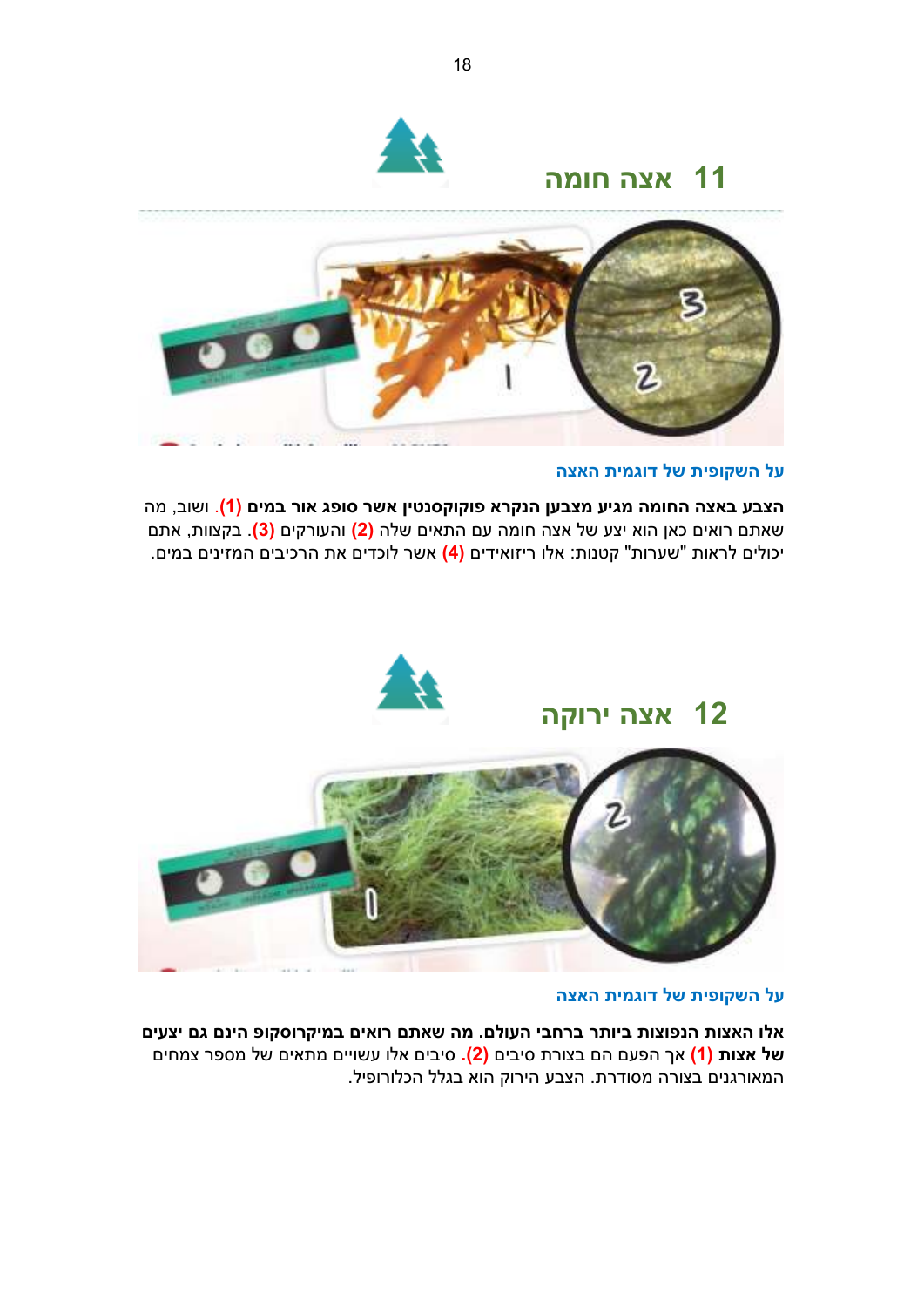

שפשפו בעדינות את החלק הפנימי שבלחי שלכם עם חתיכה של צמר גפן נקי, כדי להוציא דגימה מהרוק שלכם. הניחו חתיכה קטנה מהדגימה שלכם על שקופית ואז כסו אותה עם כיסוי החלקה כדי להשטיח אותה. כוונו את ההגדלה ל-400X והשתמשו באור .**האחורי** 

<mark>רוב התאים בדוגמית שלכם מתים אך עדיין בעלי אותו המבנה</mark> כמו תאים חיים של חיות, שהם בדיוק כמו אלו של תאי צמחים: גרעין (1), או מרכז החיים, טבול בציטופלזמה (<mark>2)</mark>. בתוך הציטופלזמה ישנם מאגרי מזון שהינם קטנים מדי לראות אפילו בעזרת המיקרוסקופ שלכם, אך הם מזינים את התאים כדי שיוכלו לחיות. התאים מוגנים על ידי קרום <mark>(3)</mark>. תאי בעלי חיים שונים מתאי צמחים בכך שאין להם צורה רגילה, ויכולים להיות בגדלים שונים.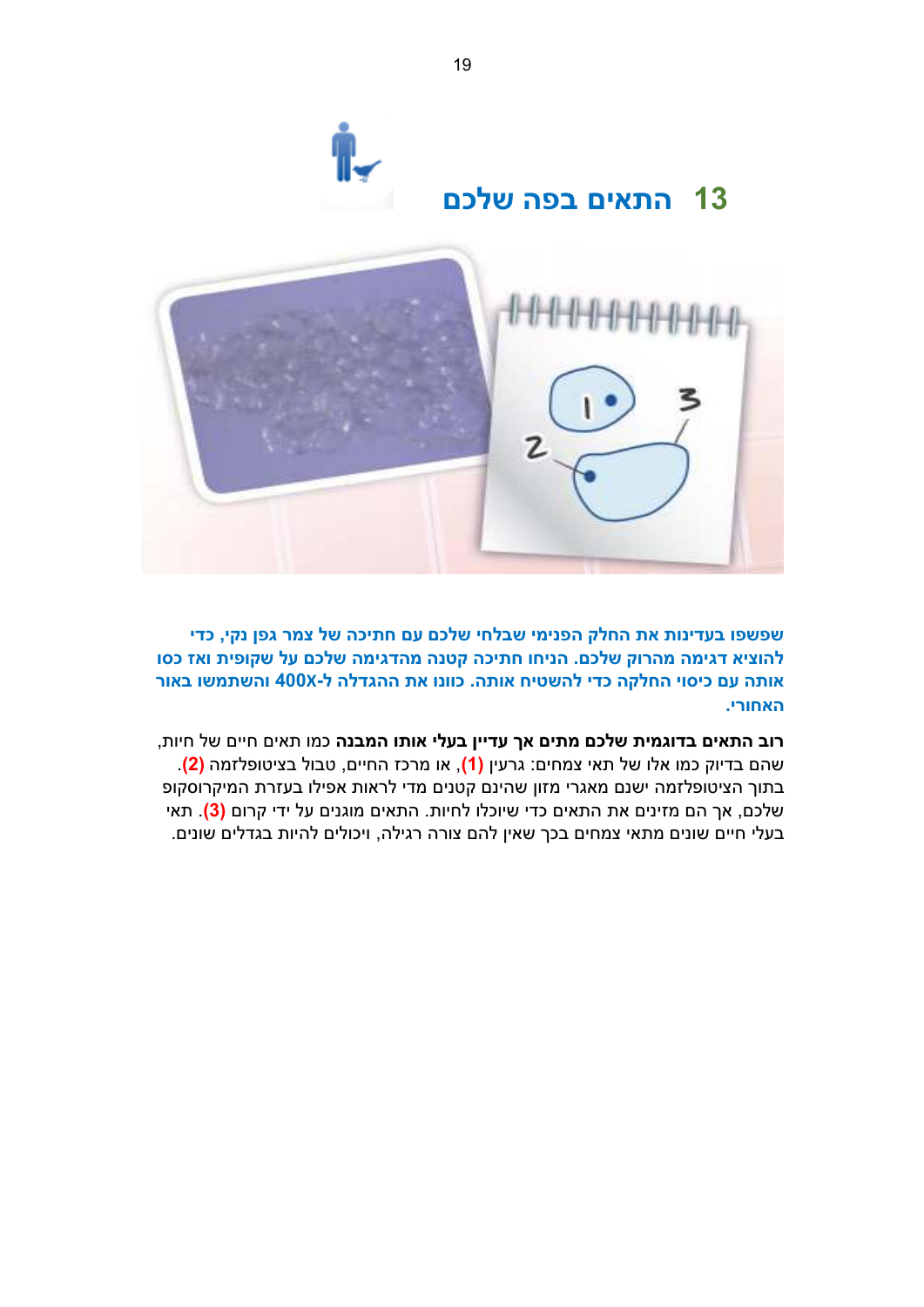



### השתמשו בקוצץ ציפורניים כדי להסיר חתיכה קטנה של ציפורן מהאצבע או הבוהן שלכם. שטפו אותה והתבוננו בחלק השקוף שלה בהגדלה נמוכה.

<mark>ציפורניים צומחות משורש הציפורן שמתחת לעור</mark>. החלק העליון בציפורן צומח בחופשיות הוא נקרא "הגבול החופשי" (<mark>1)</mark>. החלק שמפריד בין הציפורן לגבול החופשי נקרא – ʤʰʡʮ ʥʺʥʠ ʩʬʲʡʥ , **(3)** ʯʩʨʸʷʮ ʺʥʩʥʹʲ ʭʩʩʰʸʥʴʩʶ ,ʸʲʩʹ ʥʮʫ **.) (2** "Onychodermal band" מקושקש.

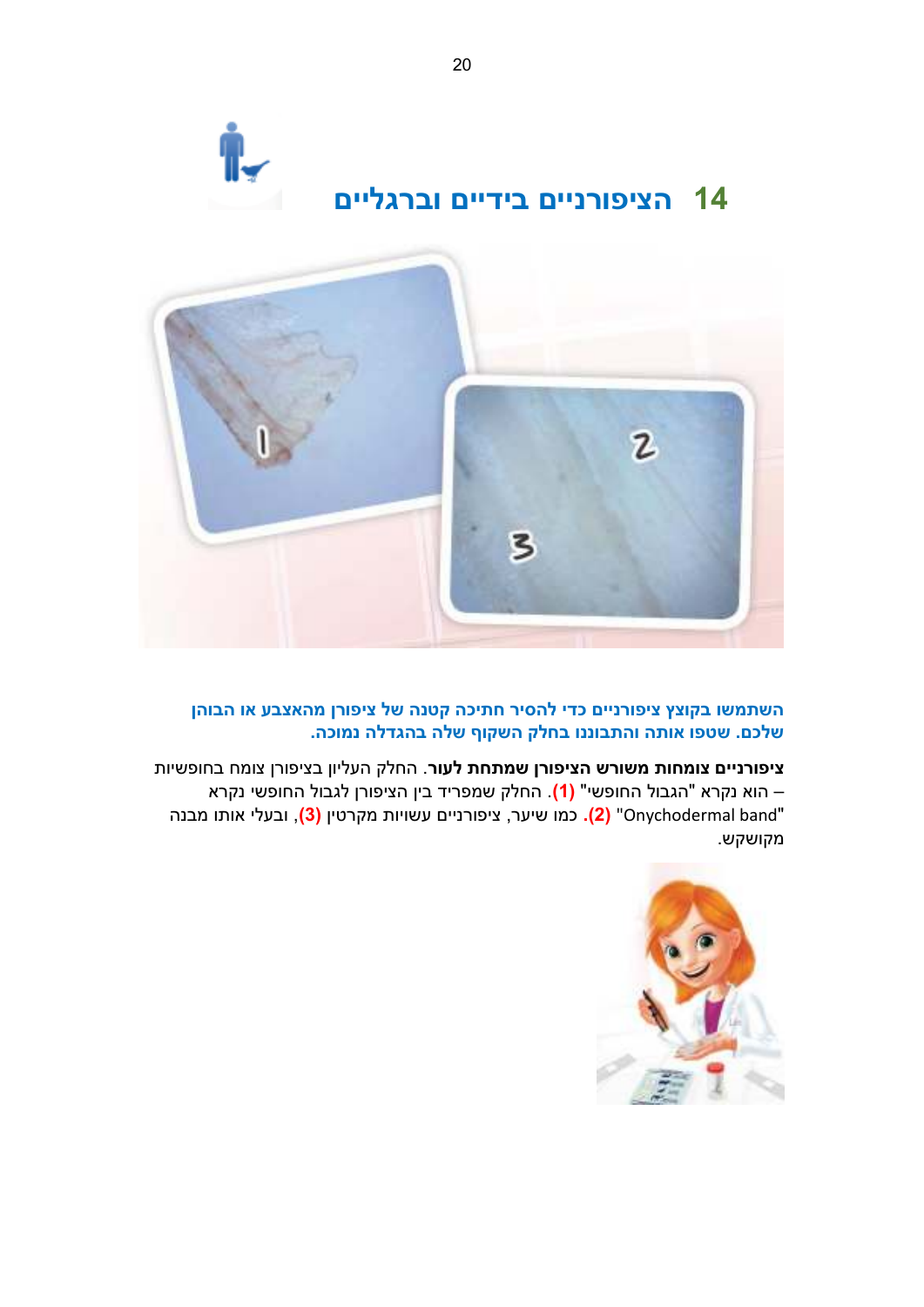

השתמשו במלקחיים כדי לתלוש שערה מראשכם והניחו אותה על השקופית, כשאתם מדביקים אותה בכל צד עם דבק נייר. הביטו בה בהתחלה בעזרת האור האחורי ואז **.בעזרת האור הישיר** 

דגימת השיער שלכם מראה רק את החלק שצומח מחוץ לגוף, ונקרא קנה השערה (1<mark>)</mark>, שהוא למעשה החלק ה"מת" של השיער. מבנה השיער האנושי מקושקש, מכיוון שהוא כולל מאות תאי תירס (**2)** שעשויים מחומר הנקרא קרטין. החלק ה"חי" של השיער נמצא בתוך העור שלכם ונקרא השורש <mark>(3)</mark>. השיער צומח מהשורשים.



#### על כרטיס הדוגמיות

הפרווה של הארנבת בנויה בבלוקים (1). קני השערות ארוכים, דקים וצפופים (2). תפקידו העיקרי של השיער הוא לשמור על חום, במיוחד בחורף, כשהארנבת פעילה באותה המידה כמו בקיץ! בתחילת אפריל, הארנבות משילות את פרוותן: רוב הפרווה נושרת כדי שיוכלו להתקרר בקיץ.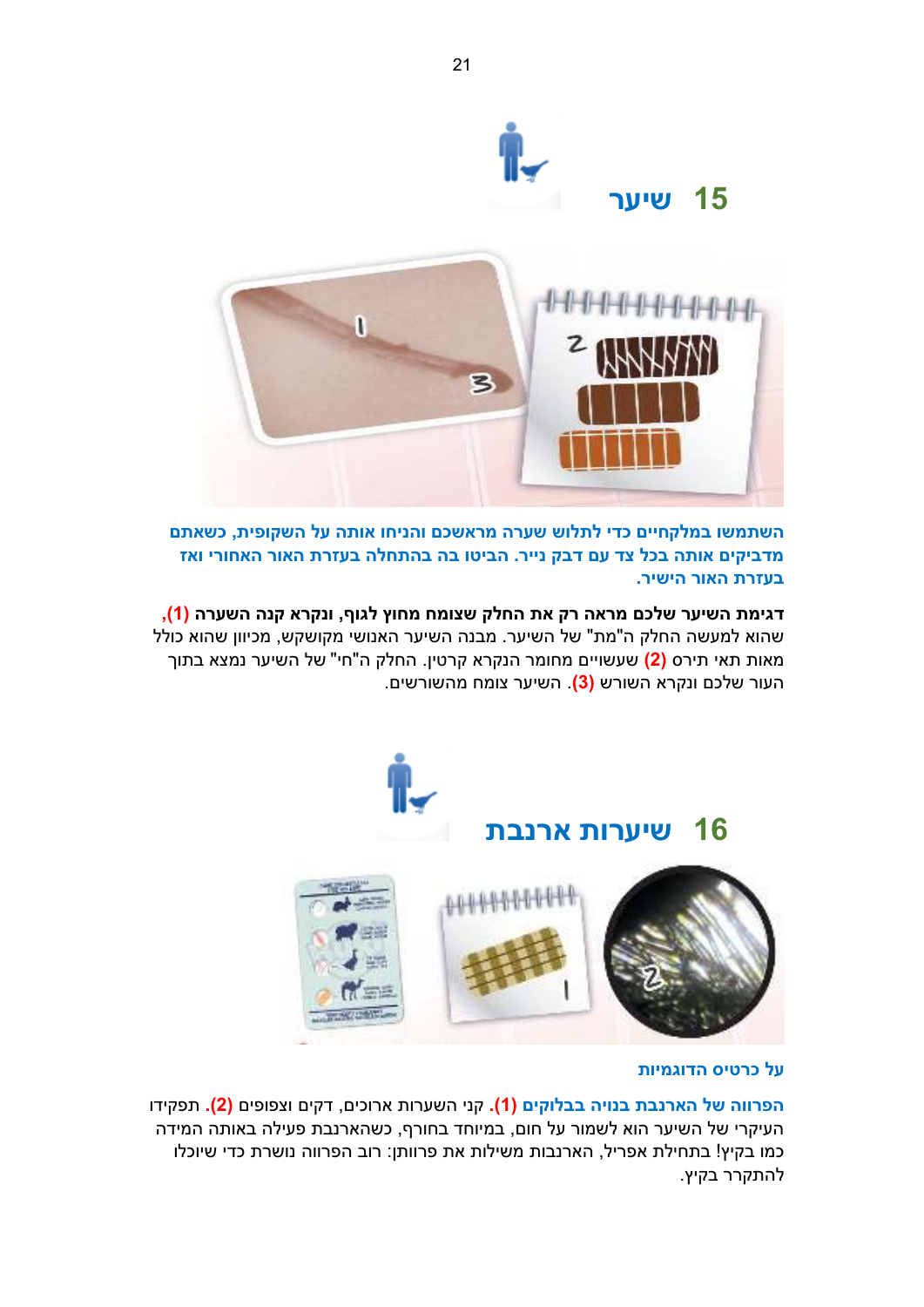

#### על כרטיס הדוגמיות

ה**קנים שבשיערם של הכבשים מתולתלים (1)**, ויוצרים שכבת פרווה קומפקטית מעל העור. האפידרמיס נוצר על ידי קשקשים (2**).** צמר כבשים בשימוש כבר מאות שנים לייצור בגדים . חמים. לכבשים צמר לבן אך הוא יכול להיות גם חום או שחור



#### על כרטיס הדוגמיות

ה**סיבים בשיערם של הגמלים מעוגלים ועבים מאוד (1)**. ב-1 סנטימטר מרובע של עור, ישנם כ-300 שערות. סיבי השיער נוצרים על ידי קשקשים דקים מאוד <mark>(2)</mark>. הצמר משמש בראש ובראשונה כדי להגן על הגמל מסערות חול. בקיץ, הגמל משיל את הצמר כדי להתקרר.

22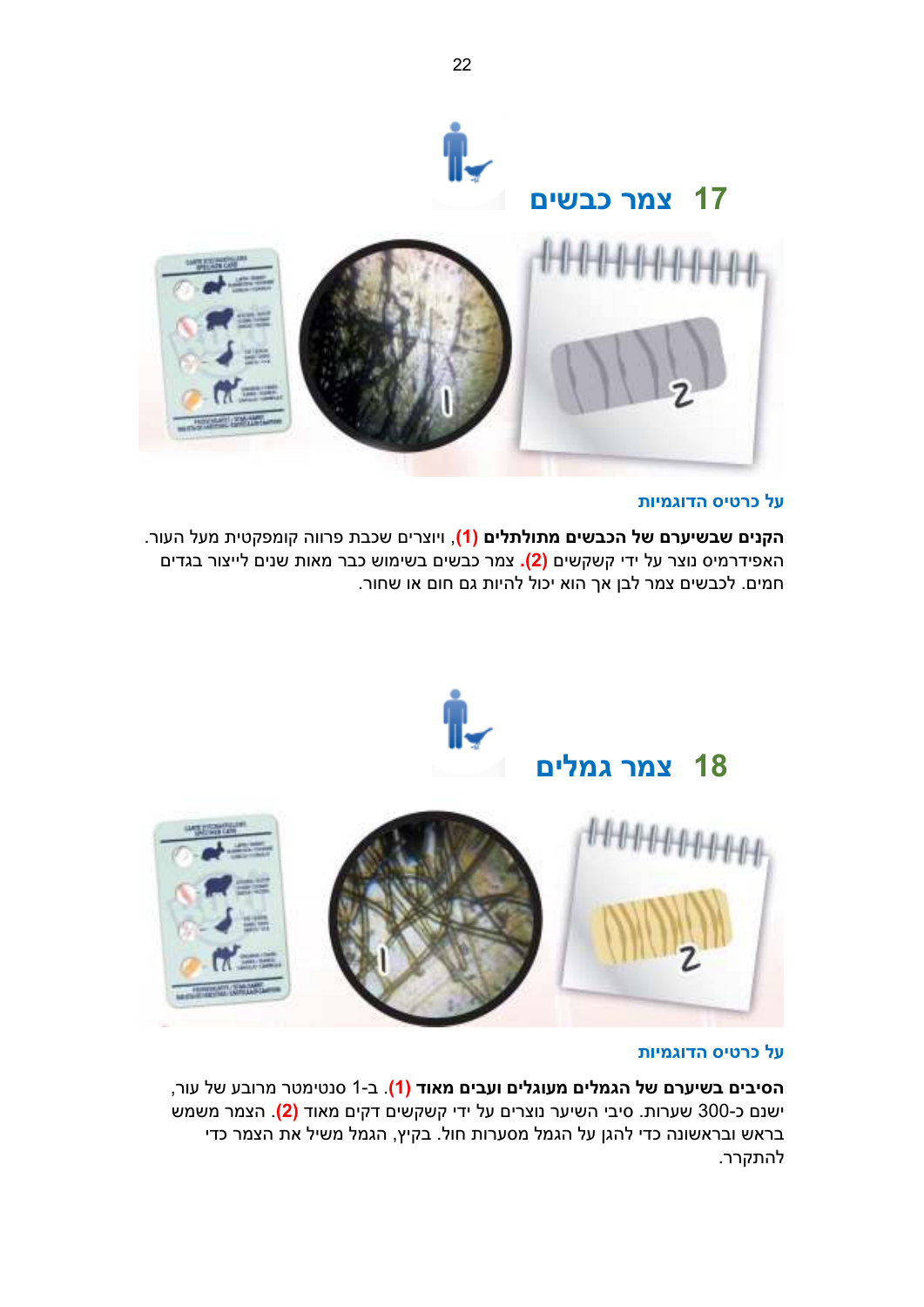



#### <mark>על שקופית הדוגמיות של החיות</mark>

הקנה המרכזי עשוי מקולמוס רך וחלול (1) והסעיפים (2). הציציות (3) מחוברות לקנה ומחולקות לאלפי ציציות קטנטנות (4**)** אשר שזורות זו בזו עם קרסים קטנים בקצוות (<mark>5</mark>). ָדבר זה מאפשר לציפור לעוף.



### **ʦʥʥʠ ʺʥʶʥʰ 20**



#### **ʺʩʮʢʥʣʤ ʱʩʨʸʫ ʬʲ**

על דוגמית זו, בנוסף לציציות, תוכלו לראות חוטים קטנים שנראים כמו שערות. אלו הם הנוצות החבויות (1) (פלומה). פלומה זו נמצאת בדרך כלל באווזים, במיוחד בנקבות התולשות אותן כדי להשתמש בהן בקנים שלהן.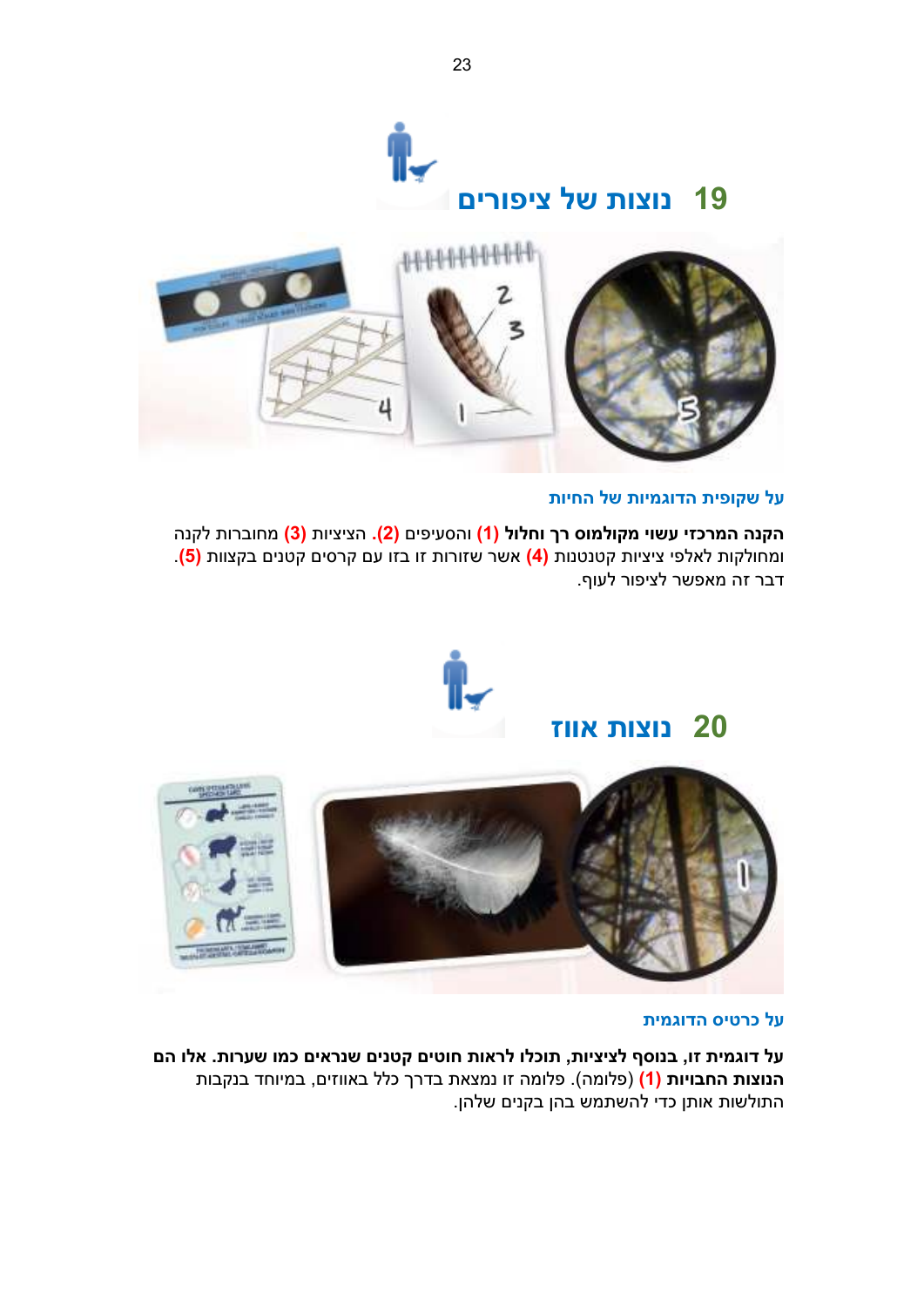

### **ʭʩʢʣ ʩʹʷʹʷ 21**



#### **ʺʥʩʧʤ ʬʹ ʥʺ ʩʮʢʥʣʤ ʺʩʴʥʷʹ ʬʲ**

**מתחת למיקרוסקופ, תוכלו לראות את התלמים (1)** שעל הקשקש. דגים נולדים ומתפתחים עם אותו מספר קשקשים: הקשקשים צומחים יחד עם הדג. כך שניתן לגלות את  $\epsilon$ גיל הדג מהחלמיח שלו



#### **ʺʥʩʧʤ ʬʹ ʺʥʩʮʢʥʣʤ ʺʩʴʥʷʹ ʬʲ**

<mark>גופו של הנחש מכוסה בקשקשים היוצרים את האפידרמיס (1).</mark> קשקשים אלו יכולים להיות בכל צורה או צבע. החלק החיצוני של הנחש עשוי מעור דק <mark>(2)</mark>, שהנחש משיל מספר פעמים לאורך חייו (זה נקרא נשל <mark>(3)</mark>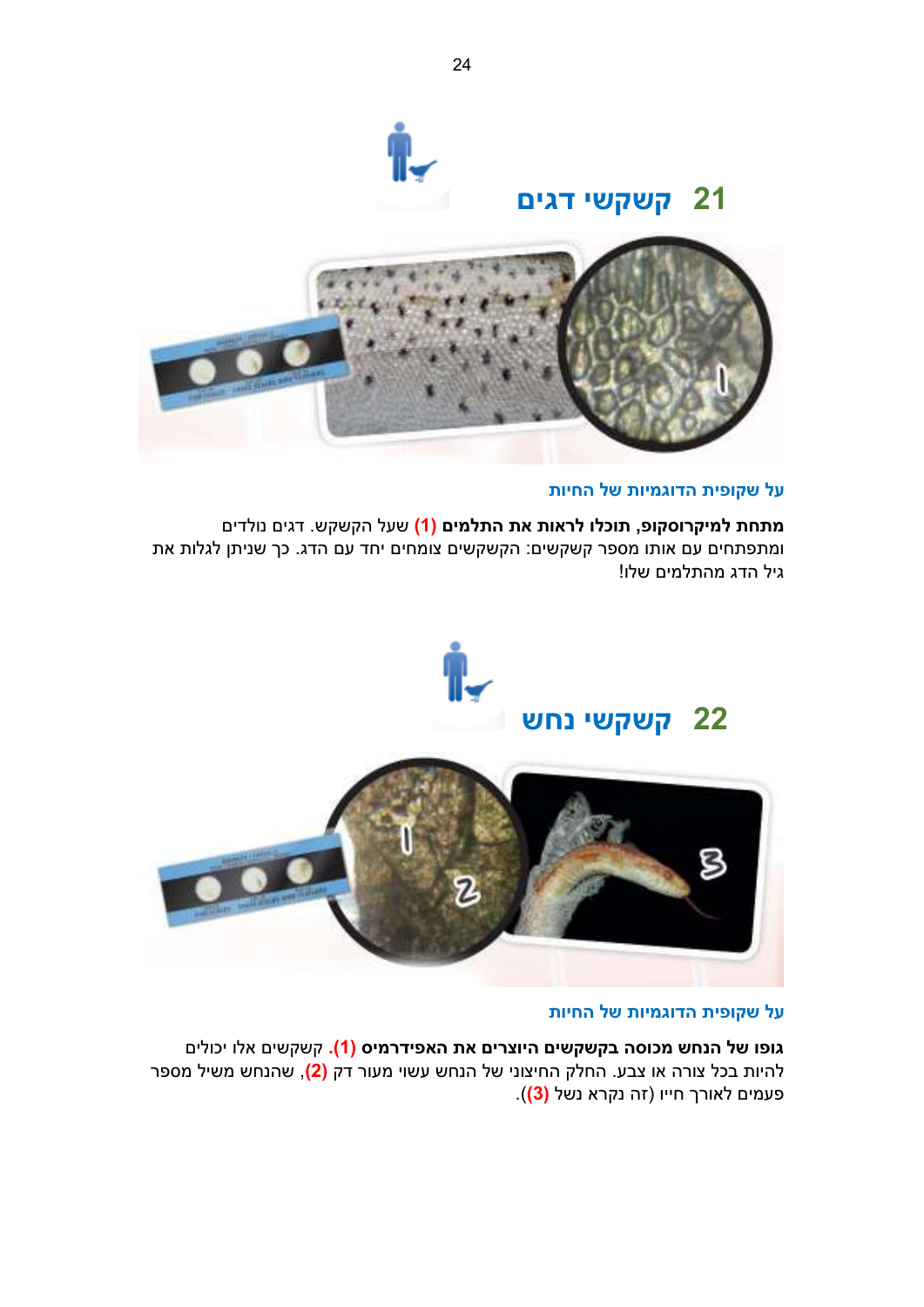

### **ʤʰʺʥʫ ʩʨʥʧ 23**



#### **ʭʩʣʡʤ ʬʹ ʺʥʩʮʢʥʣʤ ʺʩʴʥʷʹ ʬʲ**

<mark>מה שאתם רואים על שקופית הדוגמיות הינו סיב כותנה (1</mark>). הוא מגיע מצמח הכותנה ʦʠʥ ,ʣʧʩ ʭʩʬʢʬʥʢʮ ʭʩʡʩʱʤ ,ʺʠʦ ʺʥʹʲʬ ʩʣʫ .ʭʩʣʢʡ ʸʥʶʩʬ ʩʣʫ ʭʩʢʸʠʰ ʤʰʺʥʫ ʩʡʩʱ **.) (2** <u>נשזרים כדי ליצור את מבנה הבגד.</u>



#### **ʭʩʣʡʤ ʬʹ ʺʥʩʮʢʥʣʤ ʺʩʴʥʷʹ ʬʲ**

<mark>חוט הינו סיב טבעי נוסף, שנלקח הפעם מהגולם של זחל תולעת המשי (1).</mark> משי הינו אחד מהסיבים הדקים ביותר <mark>(2)</mark> ונמצא בשימוש בתעשיית הטקסטיל. משתמשים בו עבור מצעים, שמלות ועניבות.

25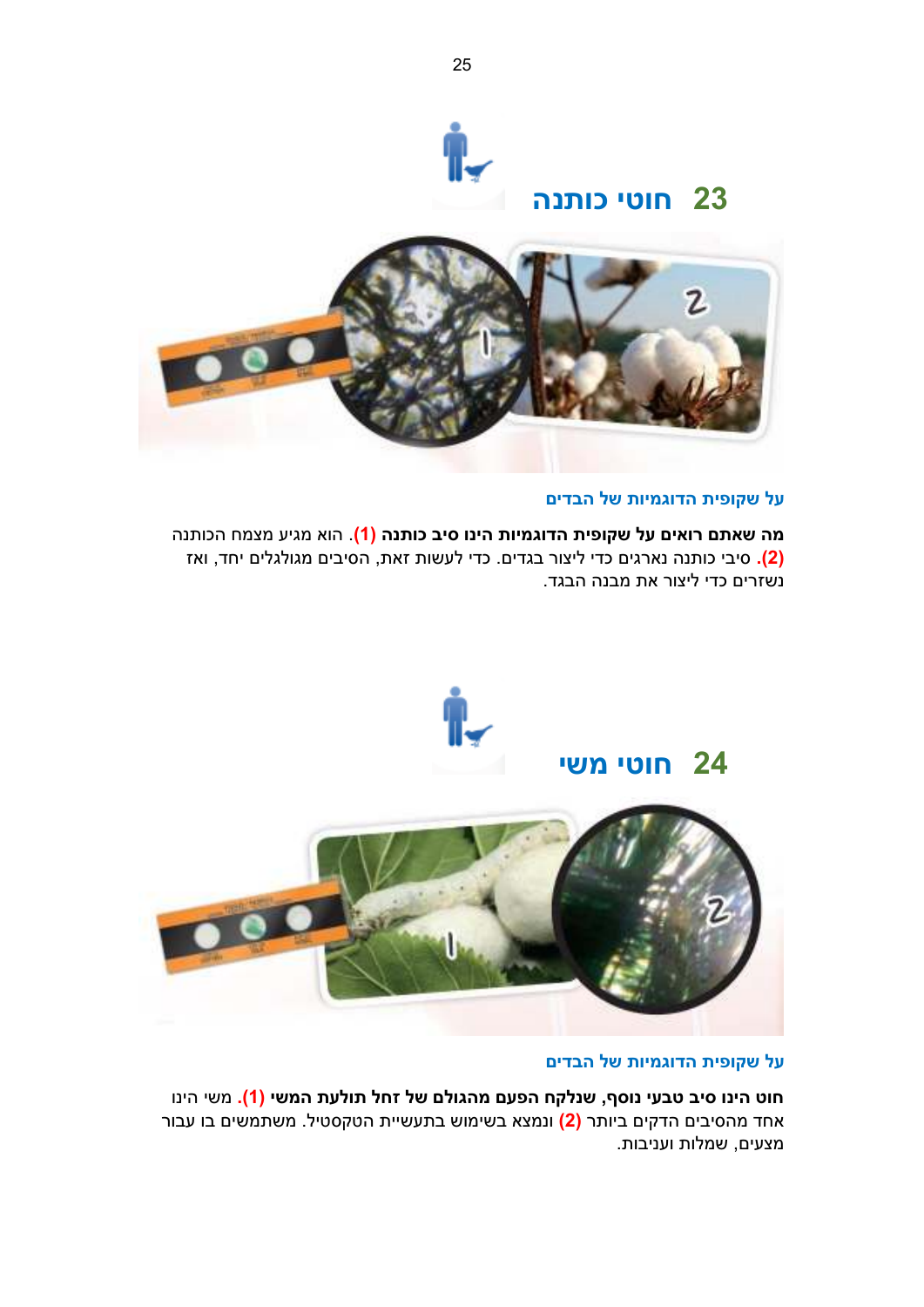

#### **ʭʩʣʡʤ ʬʹ ʺʥʩʮʢʥʣʤ ʺʩʴʥʷʹ ʬʲ**

הצמר מגיע מכבשים אך גם מלמות, אלפקות, עזים ואפילו ארנבי אנגורה (1). סיב הצמר :ʭʩʢʸʱʰ ʥʠ ʭʩʸʦʹʰ ʸʮʶ ʩʡʩʱ .)ʳʷʩʤ ʮ"ʮ -5 ʮ ʺʥʧʴ( ʣʥʠʮ ʷʣ ʺʥʩʤʬ ʬʥʫʩʥ **(2)** ʯʩʨʸʷʮ ʩʥʹʲ תוכלו לראות את התפרים בסוודר תחת המיקרוסקופ.



### **ʩʨʨʰʩʱ ʢʩʸʠ 26**



הכינו שקופית בעזרת חתיכה ישנה של גרביונים שקופים. בקשו ממבוגר לחתוך חתיכה קטנה מהגרבונים הישנים ולהניח אותה על השקופית.

לפני שנים רבות, גרביונים הוכנו ממשי. היום, שיטת הייצור השתנתה: גרביונים עשויים **מאריג סינטטי שנקרא פוליאמיד (1).** גם כאן, מדובר על סיבים <mark>(2)</mark> אשר שזורים יחד. כשמביטים בהם דרך המיקרוסקופ, נראה כאילו הגרביונים עשויים בצורת רשת. בנוסף לפוליאמיד, יצרנים מוסיפים סיב שנקרא לייקרה <mark>(3)</mark>. סיב זה נותן לגרביונים את המרקם האלסטי, אשר גורם להם להתמתח למען לבישה נוחה.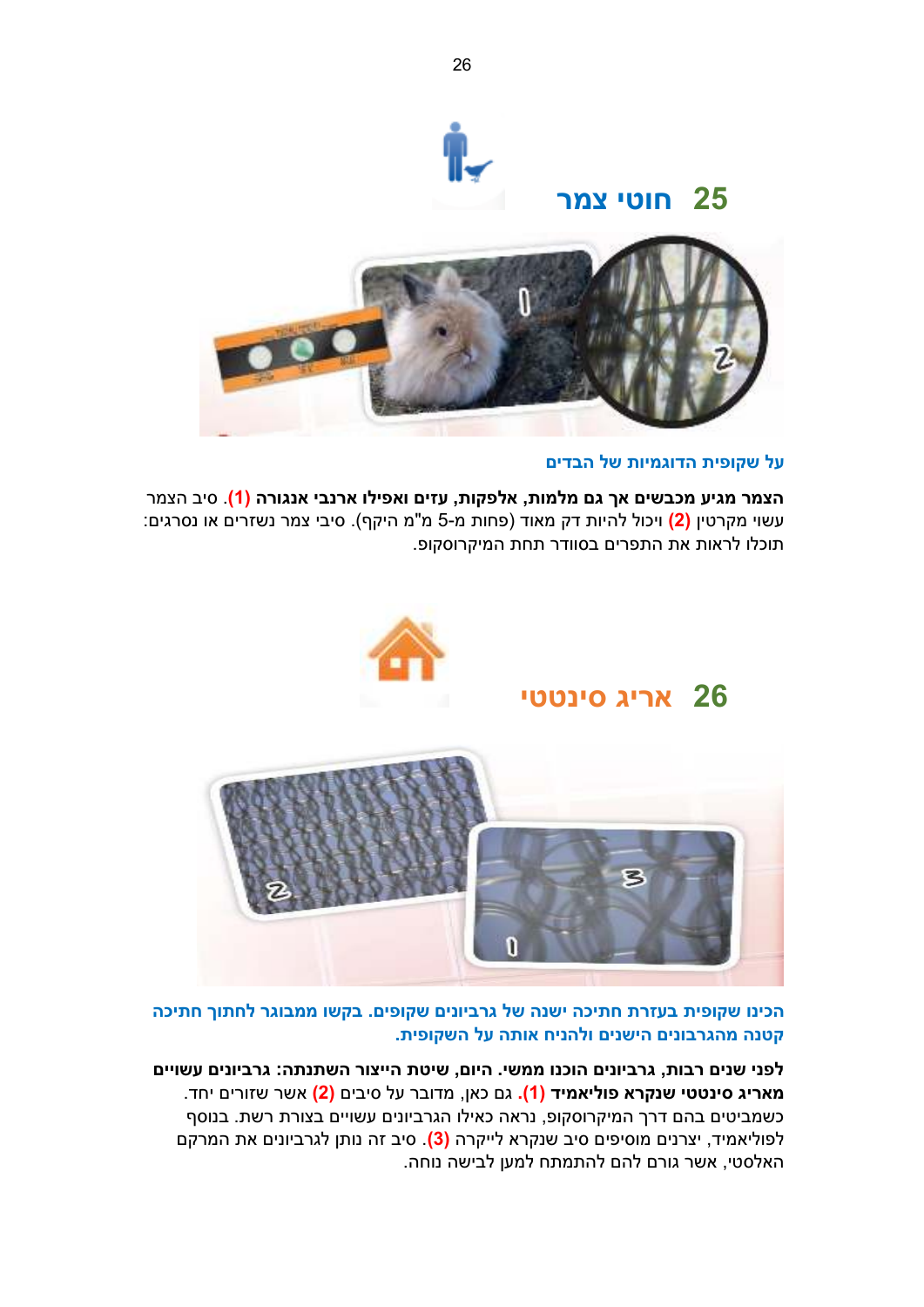



### <mark>אתם עומדים להכין שתי שקופיות. הניחו מעט סוכר טחון דק על הראשונה, ומעט אבקת</mark> הקאו לשתייה על השנייה. הביטו בהן בהגדלה נמוכה..

#### כשמתבוננים דרך המיקרוסקופ, ניתן לראות חלקים קטנים שקופים בין החלקים החומים אלו גרגירי סוכר. כ-65% מאבקות הקקאו לשתייה הינם למעשה סוכר. הגרגירים הינם <del>–</del> גרגירי סוכרוז, שהינו אותו סוג סוכר כמו סוכר טחון דק או קוביות סוכר שאנשים שמים בתה או בקפה שלהם.

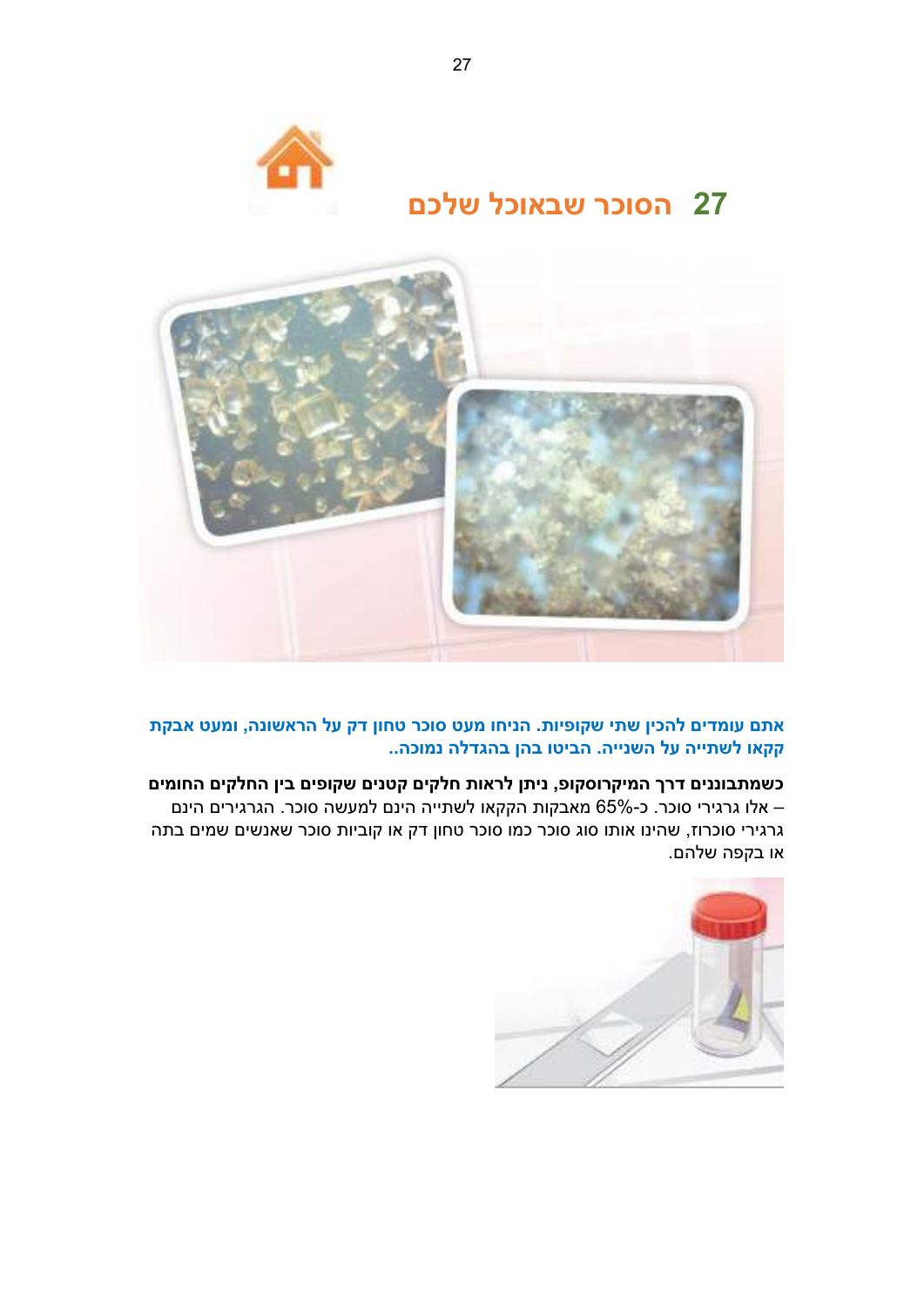

### **ʧʬʮ ʩʹʩʡʢ 28**



הניחו מלח שולחן על השקופית הראשונה וכסו עם כיסוי החלקה.

 **.ʱʥʫ ʪʥʺʬ ʭʩʮʧ ʭʩʮ ʺʥʴʫ -4 ʥ ʧʬʮ ʺʥʴʫ 3 ʥʫʴʹ ʺʩʹʠʸ ,ʤʩʩʰʹʤ ʺʩʴʥʷʹʤ ʸʥʡʲ** ערבבו כדי להמיס את המלח ואז הוציאו טיפה אחת של מים והניחו אותה על השקופית. הניחו לה לזמן מה, ואז התבוננו.

הגבישים הינם א-סימטריים בצורתם (1) מכיוון שניזוקו ונשברו לחתיכות כאשר נחבטו בתוך סיר המלח. על השקופית השנייה, הגבישים "חדשים": כשהמים התקררו, הגבישים נוצרו מהמלח שנמס! הגבישים החדשים לא ניזוקים ולפיכך הינם בעלי צורות גיאומטריות . **(2)** ʺʥʬʩʢʸ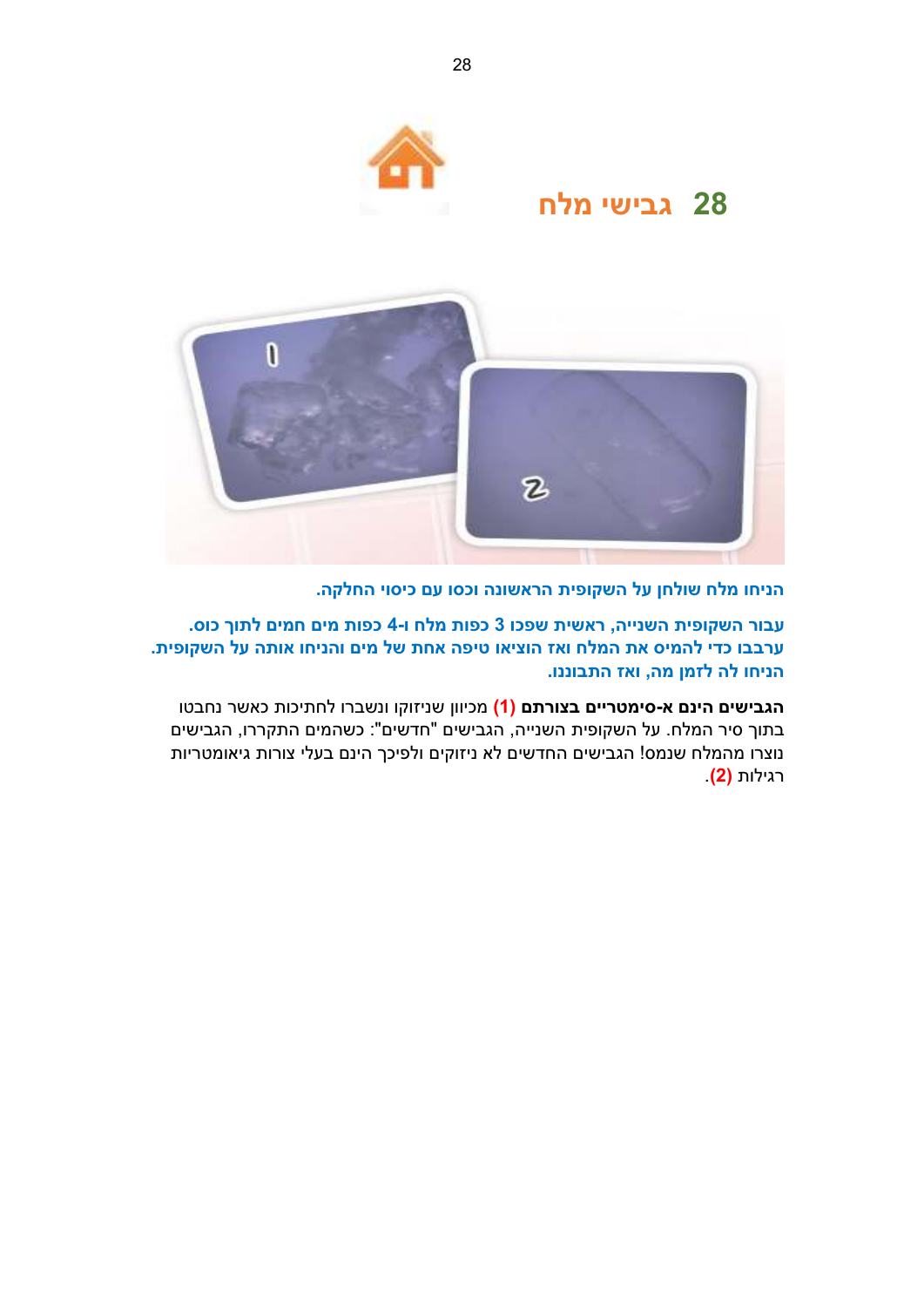

**ʷʡʠ 29**



<mark>מצאו אבק שנמצא על רהיטים גבוהים, אספו אותו עם חתיכה של דבק נייר ואז הניחו את</mark> הדבק על השקופית.

אבק אינו חומר אחד בלבד, אלא יותר כמו שילוב של כל ה"זבל" האורגני שברחבי הבית. לדוגמא, לעיתים קרובות אבק מכיל שערות מתות ותאי עור <mark>(1).</mark> אולי תראו גם סיבים <mark>(2</mark>) מהחומר שממנו עשויים בגדיכם ואפילו חרקים מתים!

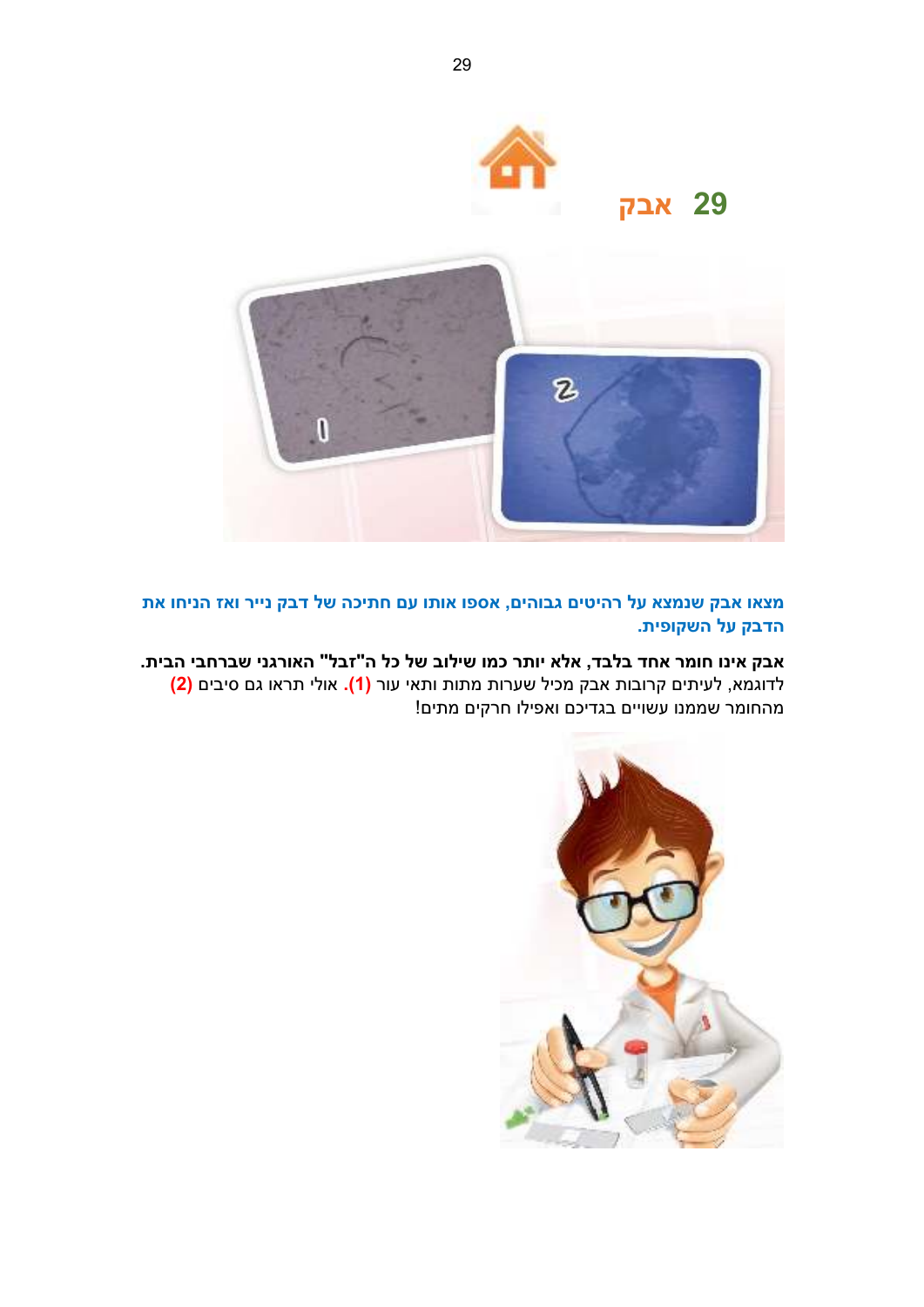



#### עבור ניסוי זה, אתם צריכים דף מעיתון יומי. תוכלו לראות שני דברים: את סיב העיתון <mark>ואת התמונות הצבעוניות המודפסות. השתמשו בהגדלה נמוכה ובאור האחורי.</mark>

**נייר עשוי מסיבים של עץ ותאית, אשר נמעכו ויושרו**. העיתון שעליו אתם מסתכלים, הוא מאיכות נמוכה, והסיבים גדולים וגסים יותר. תמונות בעיתון מודפסות בעזרת שיטת הדפסת נבעים: ראשית הצבע השחור מודפס על הנייר, ואז ציאן (צבע כחול ירקרק), ואחריו 4 מג'נטה (גון אדום) ולבסוף צהוב. זו הסיבה שכשתסתכלו על תמונה בעיתון דרך המיקרוסקופ, הצבעים נראים כמכילים שילוב של נקודות קטנטנות של שלושת הצבעים העיקריים.